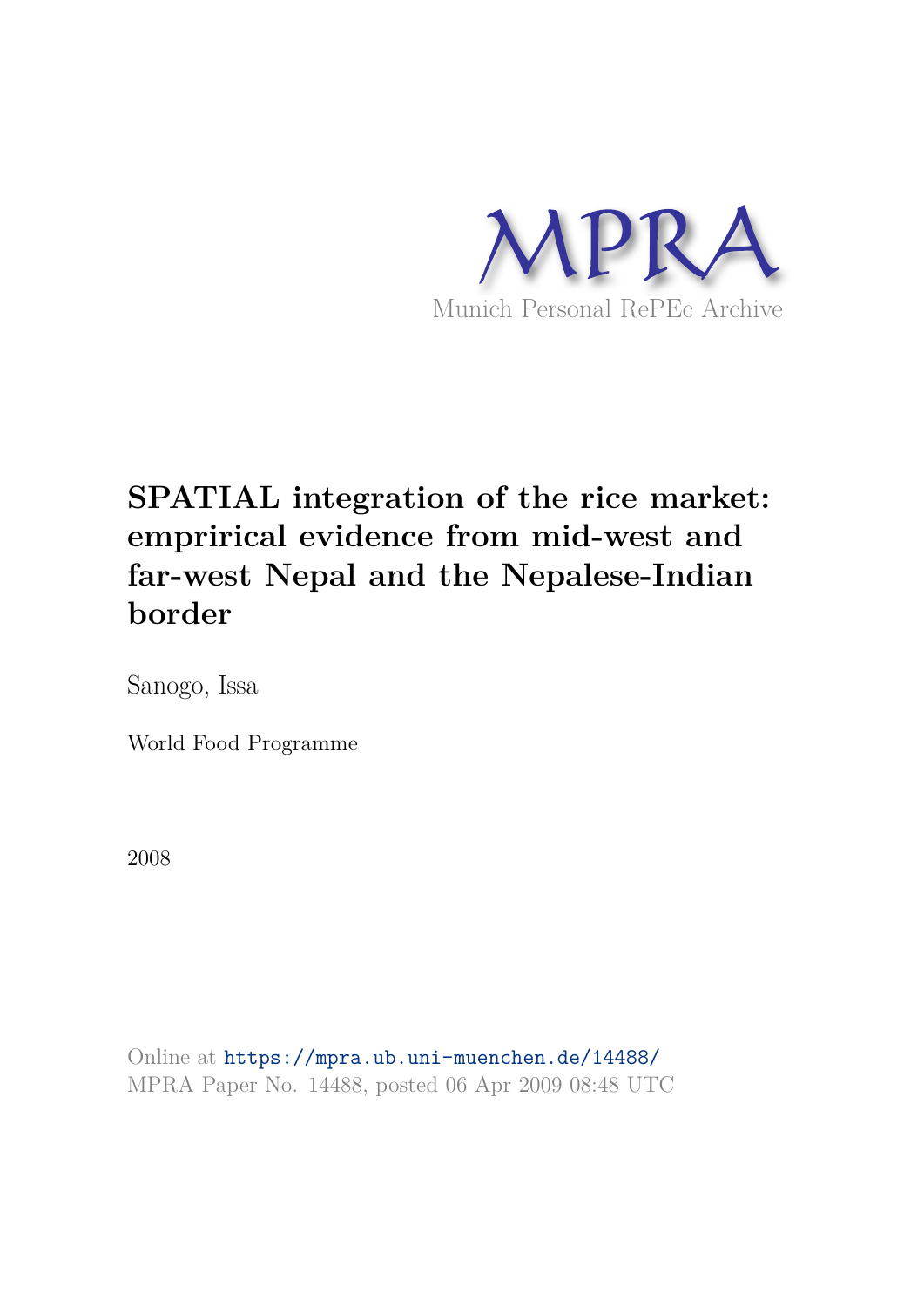## Spatial Integration of the Rice Market: Empirical Evidence from Mid-west and Far-west Nepal, and the Nepalese-Indian Border

Issa Sanogo World Food Programme, Italy Email: Issa.Sanogo@wfp.org

#### **ABSTRACT**

*This paper studies the integration of rice markets in the mid-west and far-west districts of Nepal. The data were drawn mainly from the World Food Programme (WFP) database on Nepal. Results indicate that the rice markets of the hinterland are poorly integrated with the regional market of Nepalgunj. In contrast, price fluctuations are transmitted, both in the short and medium run, across the Indian-Nepali border between Nepalgunj and the Indian border districts of Rupedia and Jogbani. Large price differentials relative to transport costs indicate market inefficiencies in the mid-west and far-west districts of Nepal. Moreover, the poor road infrastructure determines the price differentials. Poor infrastructure impedes price correlation and convergence between these districts. Given its opendoor policy with India and the ongoing efforts to further align trade policies with the World Trade Organization, the findings suggest that Nepal would maintain its partnership with India and build an effective market surveillance system that covers the Indian border markets as well, to ensure food security in the short run. However, substantial investment in transport infrastructure is required to improve market integration and accessibility in the long run, especially in the hilly and mountainous areas.* 

#### **INTRODUCTION**

Over the past two decades, Nepal's extensive trade liberalization on both fronts, domestic and external, has made its tariffs among the lowest in South Asia (Pyakuryal, Thapa and Roy 2005). Nepal has implemented several policy reforms, downsizing its public distribution system and removing a host of agricultural subsidies, in order to move its agrarian economy towards a more marketoriented system (Box 1). Since the accession of Nepal to the World Trade Organization's (WTO) membership in 2004, further trade reforms have been prepared in order to better align the trade regime with WTO recommendations. Hence, by 2010, all duties and charges other than customs duties are expected to be phased out.

While research findings suggest that liberalization has resulted in drastic changes favorable to the commodity trade patterns between Nepal and India, its impact on agriculture has been mixed in terms of productivity and income growth (Sharma 1994; Chapagain 2000; Upadhaya 2000; ANZDEC 2002; Pyakuryal, Thapa and Roy 2005). The annual growth of the agriculture sector has remained below 3% over the past years (2002- 2006), resulting in the slow growth of per capita incomes in rural areas. Records show that per capita income has inched upward by only 1.4 percent per year, relying increasingly on remittances. On the average, agriculture productivity remains quite low by South Asian standards, with cereal yields estimated at about 2t/h. Despite a significant improvement of the living standards for Nepal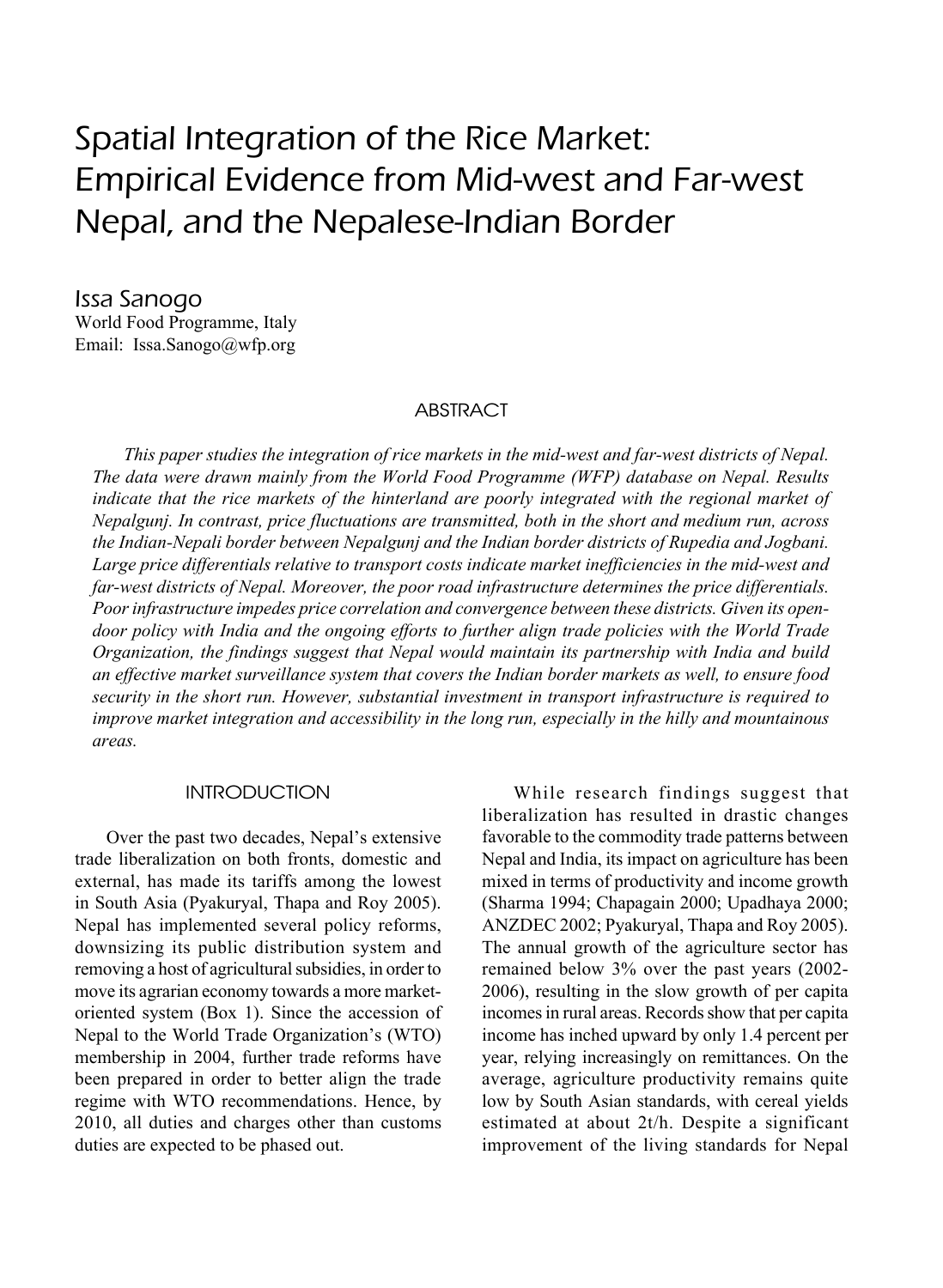#### **Box 1: Nepal-India trade agreements**

Bilateral treaties on trade and an agreement for cooperation to control unauthorized trade govern trade relations between Nepal and India. Nepal signed its first Trade and Transit Treaty with India in 1950. The treaty was renewed in 1960, 1971, 1978 (when trade was de-linked from transit), 1991, 1996 and 2002. The key features of the treaty are:

Exemption from basic customs duties and quantitative restrictions on imports of primary products on a reciprocal basis;

- Access for selected Nepalese manufacturing exports to the Indian market free of basic customs duties and quantitative restrictions;

Preferential entry on manufacturing goods imported from India to Nepal, without any quantitative restrictions.

The Nepal-India Trade Treaty renewed in 2002 introduced several new provisions, including a) more stringent rules of origin, b) trade restriction quotas, c) clear specification of safeguard clauses, and d) submission of information regarding the basis of calculating rules of origin to the Indian government by Nepal on an annual basis.

Source: Action Aid (2006), Nepal Import Surge, a Case Study of Rice

as a whole<sup>1</sup>, income distribution remains uneven, with the hill and mountain areas of the mid-west and the far west regions, lagging behind in terms of per capita income<sup>2</sup> . The food commodity trade has compensated partially for the sluggish performance of the agriculture production. According to Pyakuryal, Thapa and Roy (2005), agricultural trade increased from an average of 9.1% of agricultural gross domestic product (GDP) in the first part of the 1990s to 13% in the second part. Imports from India have played a major role in the trade patterns, as about 60% of the landless households depend on cheaper rice from India. The import of food grains from India has increased since the price of rice in India is 12% lower (mainly due to subsidies on fertilizers and electricity for irrigation). However, the authors conclude that rice import has been a source of distress for net producers and sellers of rice in the Terai.

These results raise important questions about the matter of spatial market integration in the trade operating among districts as well as with India. As seen above, previous studies have documented the impact of trade liberalization but very little evidence is known about the spatial market integration of

rice, the main staple food in Nepal. Rice makes an important contribution to the food security situation of households in Nepal, as it constitutes the most preferred food commodity, and is grown by 76% of Nepali households. An efficient rice supply over space should favor the sharing of risk across districts by smoothing idiosyncratic price variations. The spatial price behavior in regional rice markets is an important indicator of overall market performance. Markets that are not integrated may convey inaccurate price information distorting the marketing decisions of rice producers and traders, thereby contributing to inefficient product movements.

The spatial integration of the rice market is of major importance in Nepal, given the difficult terrain, the long distances between market sources of the Terai and the mid- and far western districts, and the implications of these factors for food security. The analysis of the rice market price integration aims to examine in greater detail whether and to what extent price transmission can be considered as efficient across different locations within this region and adjoining districts. Given the landlocked nature of Nepal, the major role played

<sup>1</sup> The Nepal Living Standard Survey (NLSS) 2003/2004 estimates that 31% of the population lives below the poverty line, an 11% decline from 1995/1996, with an increase of the per capita consumption (in nominal terms) from 6,802 Nepali Rupee (NRs) in 1995/96 to NRs15,848 in 2003/04.

<sup>2</sup> Ministry of Finance (2005), Economic Survey, Kathmandu, Nepal.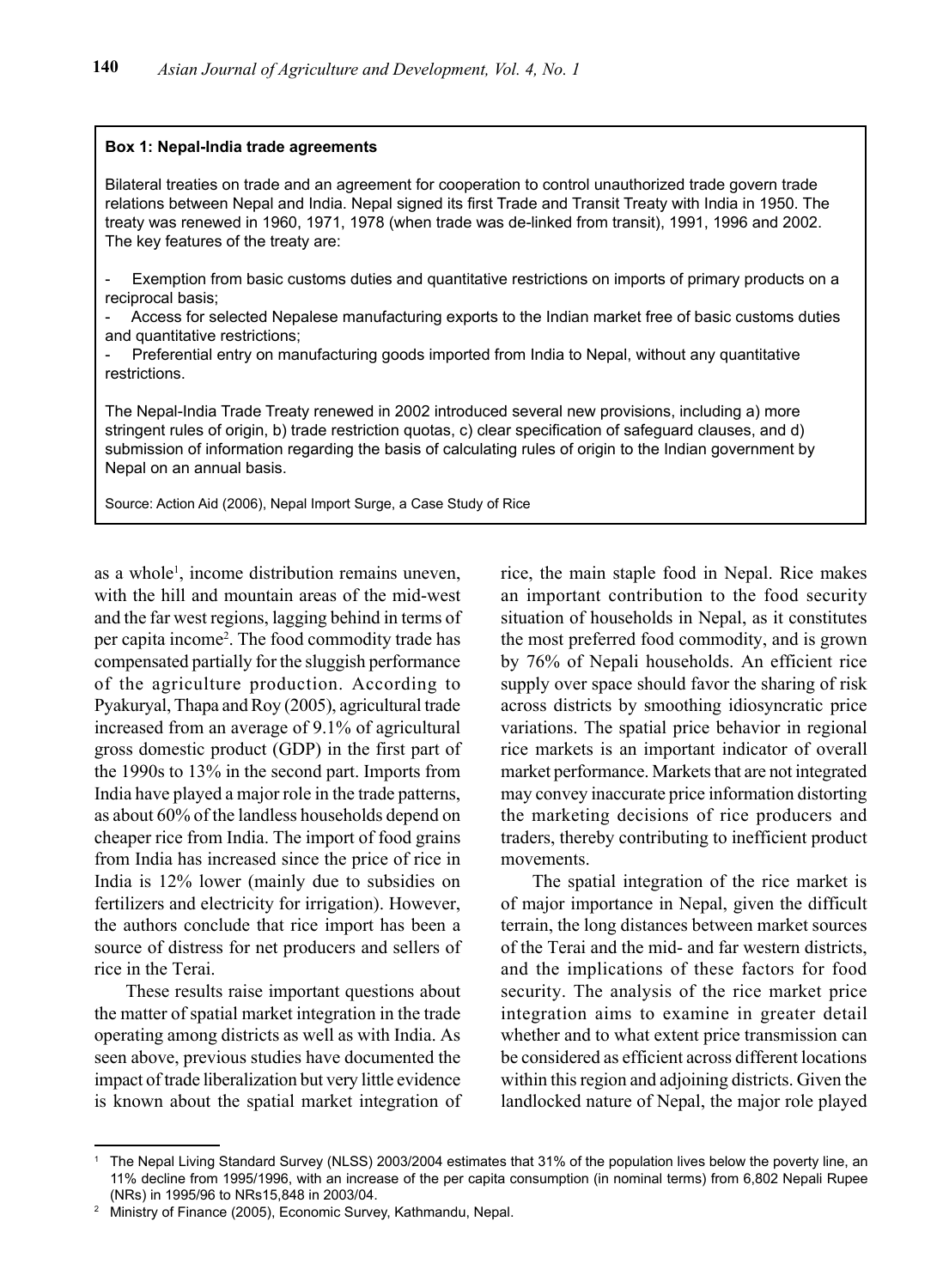by the Indian border markets is taken into account in this analysis.

This paper is organized as follows. The next sections briefly review the literature on commodity market price integration, presenting the basic rationale behind the main analytical techniques, and present the data and their limitations. Next, the price integration techniques to test rice price integration (including co-integration) among the far and mid-western districts of Nepal is applied. Then, the market integration analysis to test market efficiency, using transaction costs is presented. Finally, a summary of the findings and discussion on some implications for the food security situation in the region under consideration follows.

### A BRIEF LITERATURE OVERVIEW

#### *Spatial Market Integration Techniques*

According to Barrett and Li (2002), market integration is most usefully defined as tradability or contestability between markets. This definition includes the market clearance (spatial equilibrium) process in which the demand, supply, and transaction costs in distinct markets jointly determine prices and trade flows, as well as the transmission of price shocks from one market to another, or both. Barret (2005) defines the notion of tradability as the fact that a good is traded between two economies or that market intermediaries are indifferent between exporting from one market to another and not doing so. Tradability signals the transfer of excess demand from one market to another, as captured in actual or potential physical flows. Positive trade flows are sufficient to demonstrate spatial market integration under the tradability standard, though prices may not be equilibrated across markets. Spatial market integration conceptualized as tradability is only consistent with market efficiency when prices equilibrate across markets while trade occurs.

Existing approaches to testing spatial market integration may be divided into two broad categories. The first category of techniques uses the law of one price to test for the perfect comovement of prices. These techniques assume that if markets are integrated, price changes in one market will be transmitted on a one-for-one basis to other markets either instantaneously (e.g., Ravallion's tests for short-run integration) or over a number of lags (e.g., Ravallion's test for long-run integration). In practice, techniques for testing price co-movements are based on Granger-causality and co-integration procedures. These techniques allow for price co-movement to be less than perfect and allow for prices to be simultaneously determined. The literature has pointed out some indicators such as the simple correlation coefficients between city pairs, the co-integration coefficients (which capture the existence of a long-run linear relation between prices), and the parameters representing the speed of adjustment of prices from different regional markets to their equilibrium. Simple bi-variate correlation coefficients are interpreted as a measure of how closely price movements of a commodity at different markets are linked. However, this method can neither measure the direction of price integration between two markets, nor can it account for trade reversals, which are common where infrastructure is poor (Barrett 1996).

In order to take into account the abovementioned critique, co-integration procedures were developed to allow for the identification of both the integration process (including the speed of adjustment of prices) and its direction between two markets (Granger-causality test). If in the long run they exhibit a constant linear relation, then price series are likely co-integrated (i.e., interdependent). In other words, co-integration indicates nonsegmentation between the two series.

Furthermore, co-integration techniques emphasize the identification of the structural determinants of the spatial integration of markets, which are needed for the implementation of investment policies oriented to develop commodity markets. Following this concern, the first step in the analysis consists of identifying an indicator of market integration (e.g., price). The second step in the analysis is oriented to identify the factors that explain the degree of market integration. Goletti et al. (1995) maintain that the degree of market integration is a result of the trade action itself as well as the operational environment, which is determined by the availability of transportation and telecommunication infrastructure and by the policies that affect the price transmission mechanism. Using a regression that links a market integration indicator with infrastructure variables, these authors find that for the rice market in Bangladesh, the main factors that determine the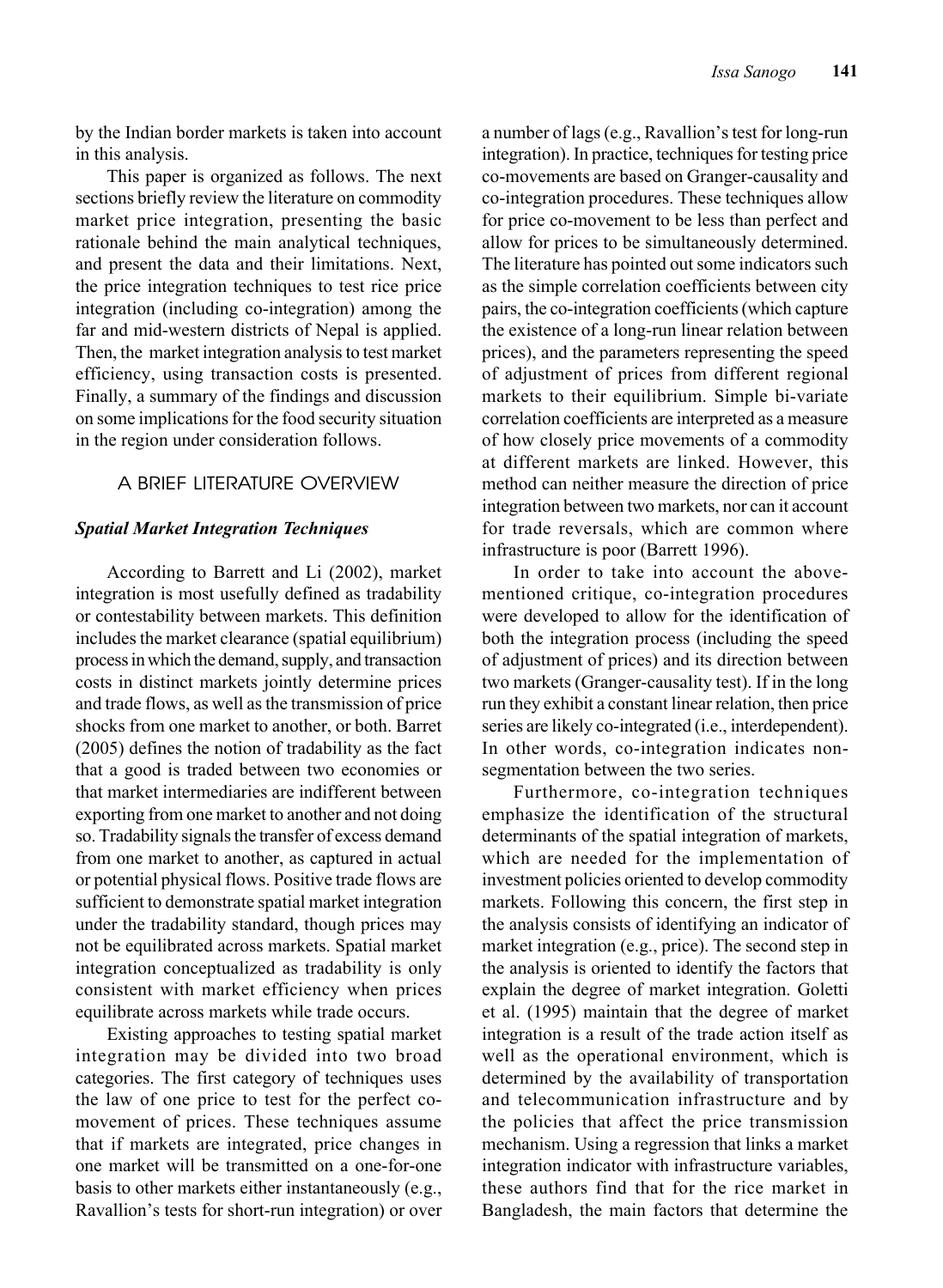market integration are the transportation (mainly paved roads) and telecommunication infrastructure, distance between localities, price variability, the existence of wholesaler commercialization centers in the localities under study, and the presence of geographical differences between regions. Similar findings were achieved by D'Angelo and Cordano in Peru (2005).

Taking into consideration the possible sources of discontinuity and asymmetry in the responses of commodity market prices, the second category of techniques analyzes the spatial price integration of markets by introducing dynamic transaction costs as elements that affect arbitrage relations between different regions. The different techniques study arbitrage relations between two regions by using, mainly, the price series of a particular product. The analysis framework is based on the law of one price adjusted by transaction costs and assumes that the efficient spatial arbitrage requires that no extraordinary profits could be generated by trading between two markets. In other words, it is necessary that the law of one price, adjusted by transaction costs, is fulfilled.

This approach suggests that transaction costs determine the parity bounds (price efficiency band) within which the prices of a homogeneous commodity in two geographically distinct markets can vary independently (Baulch 1997; Barrett and Li 2002). According to Baulch (1997), when transaction costs equal the inter-market price differential and there are no impediments to trade between markets, trade will cause prices in the two markets to move on a one-for-one basis and the spatial arbitrage conditions are binding. When transaction costs exceed the inter-market price differential, trade will not occur and the spatial arbitrage conditions will not be binding. When the inter-market price differential exceeds transaction costs, the spatial arbitrage conditions are violated whether or not trade occurs. In that case, there may be impediments to trade that weaken market integration.

## *Some Limitations of Spatial Market Integration Techniques*

Co-integration techniques are considered unreliable if transaction costs are non-stationary (Barrett 2001; Barrett and Li 2002; Fackler and

Goodwin 2002). Failure to find co-integration between two price series may be consistent with market integration (Barrett 1996). In other words, rejection of the co-integration hypothesis may not necessarily mean lack of market integration; it can just be a reflection of transfer costs being nonstationary. A review of the conclusions of several co-integration-based studies seems to go largely against this contention (Rashid 2004). Instead of finding lack of integration, most of the studies have concluded in favor of market integration. A second criticism against the co-integration method is that it cannot distinguish various arbitrage conditions, such as autarky, efficient arbitrage, and arbitrage failure.

A major limitation of the parity bound analysis is the lack of series on transaction costs. In general, these series are generated by extrapolation techniques that may not reflect the speed of the price adjustment when there exist profitable trade opportunities. Furthermore, this framework does not account for trade reversals. According to Barrett (2005), it also relies on arbitrary distributional assumptions in estimation and typically ignores the time-series properties of the data, not permitting analysis of the dynamics of inter-temporal adjustment to short-run deviations from long-run equilibrium, and potentially important distinctions between short-run and long-run integration, as attempted by price equilibrium approaches.

Despite recent statistical sophistication mentioned in the previous section, there is no single best approach that addresses all the shortcomings of the spatial market integration techniques. There are several factors that affect the degree of market integration and generate discontinuities in the price responses to exogenous shocks (Baulch 1997; D'Angelo and Cordano2005).

The first one is the presence of high transaction costs relative to the price differential between two regions, which determines the existence of autarkic markets. The second factor is the presence of barriers to entry, risk aversion, and information failures. Some characteristics of the agricultural production, commercialization, and consumption, such as an inappropriate transportation infrastructure, entry barriers, and information failures, may turn the arbitrage process into a less smooth process than assumed by traditional models of market integration.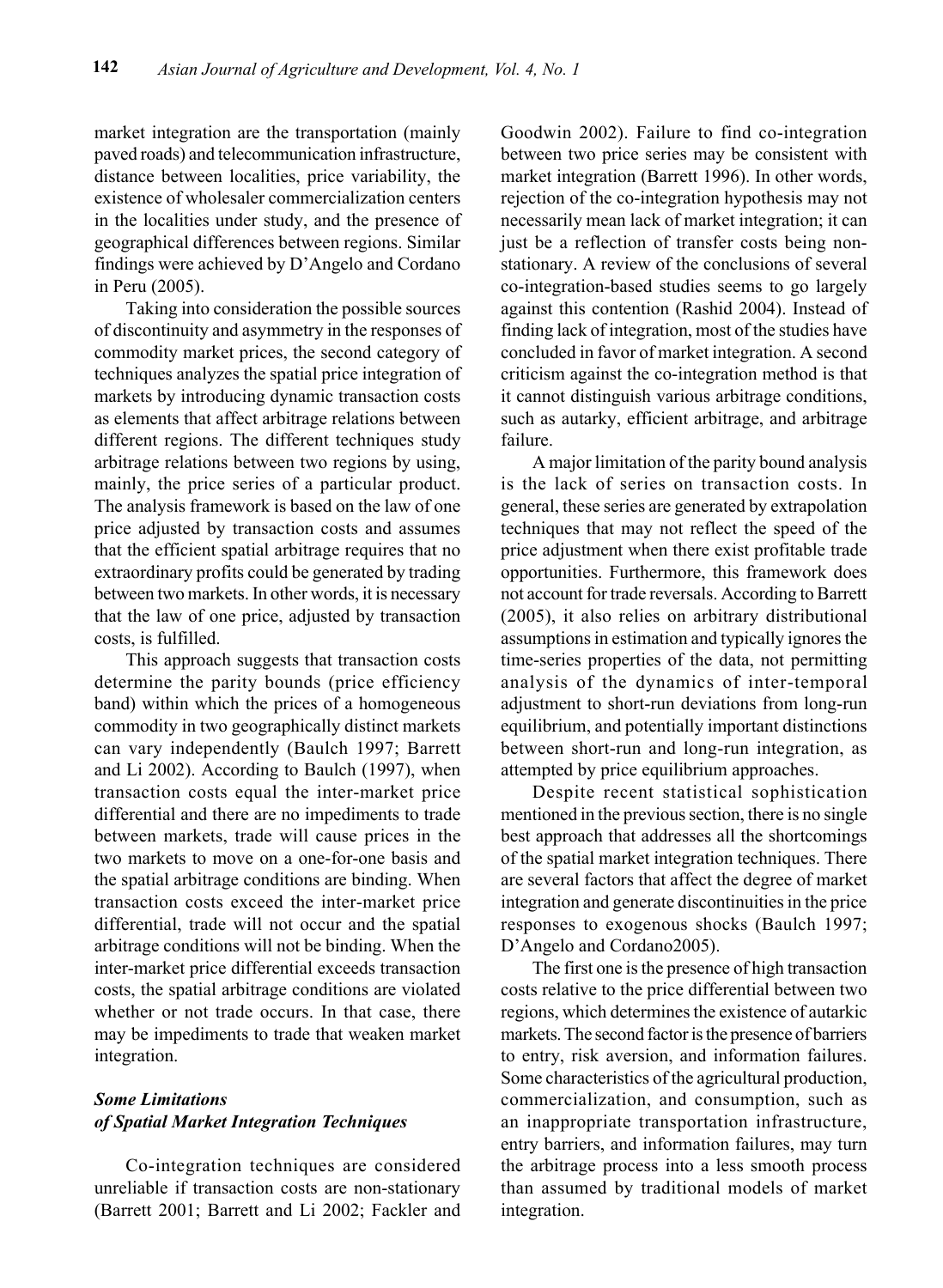A commonly-mentioned source of asymmetry in the price response to shocks is the market power. For example, the oligopolistic intermediaries in a commodity market may react collusively faster to shocks that reduce their profit margins, generating asymmetries in the transmission of those shocks to other segments of the market. As a result, an increase in the central market prices would be spread to the regional markets in a faster way than would a decrease in such prices. The existence of imperfect competition in relevant segments of the markets may cause high price differentials between markets that cannot be attributed to transaction costs. For example, the presence of search costs on imperfect regional commodity markets is considered as a source of asymmetry or discontinuities in the prices adjustment process that occurs as a response to exogenous shocks (Blinder et al. 1998). In many regions, some firms can exercise local market power, due to the absence of other firms located in spatial proximity that could compete with them. The consumers that face these dominant firms face high search costs to get all the information about prices offered by other firms. Under these conditions, dominant firms may raise their prices quickly when the dominant market's prices increase, whereas they could reduce them by little, or not at all, when prices in the central market decrease.

Inventory accumulation has also been documented as a source of discontinuities in the adjustment of prices between markets. According to this argument, variations in prices send signals to inventory holders, thus leading them to accumulate or reduce stocks. The expected increase in the dominant market's price in the next periods constitutes an incentive for traders to increase inventory holdings, therefore inducing them to buy big quantities of a certain agricultural product in the present. But the increase in local market stocks pushes prices down, so the actual increase is not as high as originally expected. If, on the other hand, the dominant market prices were expected to decrease, there would be an incentive for traders to reduce their inventory stocks—a response that would moderate the magnitude of the price fall in the next periods. Under the argument of inventory holdings, regional market prices would not fully adjust to changes in the dominant market prices.

Another argument that explains the presence of discontinuous or asymmetric price responses is the existence of menu costs, understood as those costs that result from the re-pricing and information process that producers face in the presence of exogenous variations. If variations in the costs of the commodity were perceived by the agents as temporary, the menu costs might constitute an incentive not to adjust prices even when a change in the product costs has actually occurred.

#### DAtA sOUrcEs AND LIMItAtIONs

The rice prices used in this paper are drawn from the Food Security Monitoring and Analysis System of the WFP country office in Nepal. The data cover 17 districts in the mid- and far- western region of Nepal, from January 2003 to December 2005<sup>3</sup> . Additional monthly price data were collected for Banke (Nepal) and the Indian border districts of Rupedia and Jogbani from January 2001 to December 2004. These data were compiled from various issues of the Statistical Information on Nepalese Agriculture of the Ministry of Agriculture. The price data were divided by the consumer price index to correct for inflation and avoid spurious results.

When comparing prices across the borders, it is necessary to account for changes in the exchange rates and to make the price comparisons denominated in the same currency. Nepali/Indian Rupee exchange rates data were collected from January 2001 to December 2004 to meet this requirement.

In the absence of a series on transport costs, the single time transport cost of 2005, collected from WFP, was extrapolated from January 2003 to December 2005, by deflating by the monthly consumer price indices. As suggested by Baulch (1997), the extrapolation of transfer costs at a single point in time can be envisaged if the information on the different component of transfer costs is accurate. Aside from agricultural productivity (including quality aspects)<sup>4</sup> , the main costs explaining the difference between source markets (i.e., export

<sup>3</sup> The concerned districts are Banke, Achham, Baitadi, Bajhang, Bajura, Dadeldhura, Darchula, Doti, Dailekh, Dolpa, Jajarkot, Jumla, Mugu, Rukum, Salyan, Surkhet and Pyuthan.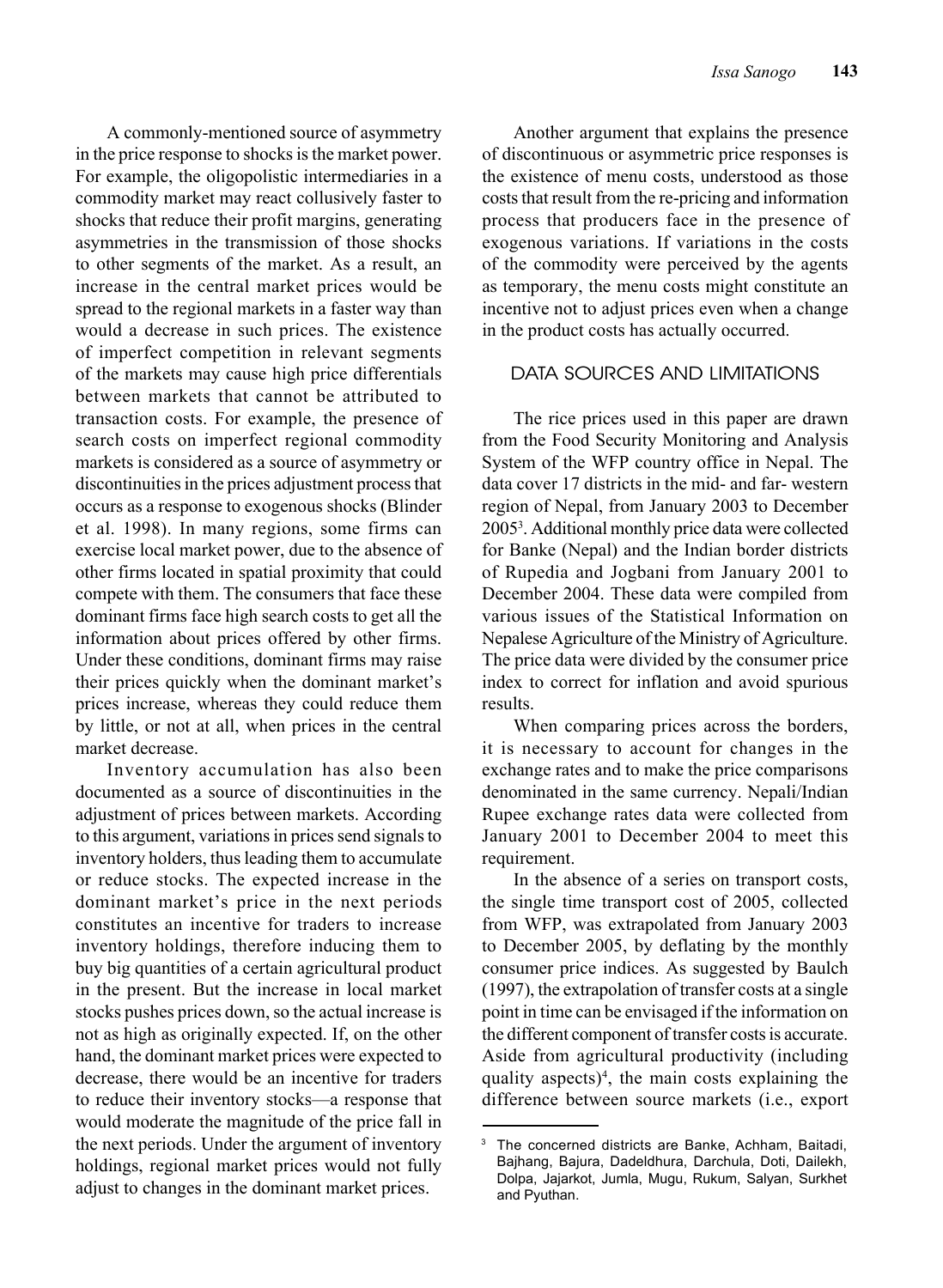markets or surplus-production areas) and destination markets (i.e., import markets, deficit-production areas, or consumption markets), are transport costs, unloading costs, processing costs, interests to be paid on loans, margins, and losses<sup>5</sup>. WFP transport costs are based on tenders submitted by transporters on a competitive basis. They include overland and internal transport costs, storage costs, and handling (including loading and unloading) costs. They can therefore be considered as a good proxy indicator of transfer costs. Data on distance were collected for 14 districts in the mid- and far- western region to match with available road transport costs. Data on road distances were computed by WFP based on data from the Department of Roads.

It is worth noting that price, exchange rates, and transport costs variables are used in logarithm form throughout this paper. The log-transformation displays the advantage of making the series scale invariant and easing the interpretation of the changes as growth rates.

The small sample size (mainly the time dimension) is, however, a major limitation of the data set. While it is of interest to compare price movements at short horizons for a relatively high frequency of data, e.g., monthly (Haldrup 2003), such type of long-series data is hardly availabl. According to Haldrup, increasing the frequency of observations can only partially compensate for a short span of data. The reason is that new problems such as seasonality arise when the frequency of observations increases. However, the issue of seasonality cannot be fully addressed by choosing voluntarily a small series of observations. Seasonality was partially dealt with by introducing seasonal dummy variables in auxiliary regressions to control for the harvest season and road availability. The use of seasonal dummies will also reduce the number of lagged variables needed in the regressions. They, therefore contribute to improving the degree of freedom of the regressions. In the absence of seasonal dummy variables, the small sample size (i.e., below 30

observations) requires using appropriate critical values for hypothesis testing. The econometric results should be interpreted with caution, despite these attempts to reduce data limitations.

The price integration analysis within Nepal is based on the trade directions summarized in the map below.

## **TESTING RICE PRICE INTEGRATION**

Annex 1 indicates limited correlations between the far- and mid-west market prices in Nepal, suggesting price dispersion is likely to allow high profit opportunities. Most of the pair-wise correlation coefficients are below 50 percent, some being negative. Negative correlations suggest prices between two markets move in opposite directions. As shown in the rest of this section, this is likely to be due to the hilly and mountainous terrain which tends to isolate markets from each other.

Using the Augmented Dickey-Fuller unit root test, 12 price series (out of 19) are non-stationary (Annex 2). Although there is no reason to believe that the stationary series  $(I(0))$  are structurally different from the non-stationary  $(I(1))$  ones, the co-integration test will exclude the stationary series. According to Granger (1981), it is not advisable to run a co-integration test of a  $I(0)$  variable on a  $I(1)$ variable or vice versa because the relationship is not balanced.

The results indicate very limited price cointegration between districts in the far- and midwest of Nepal, suggesting the far-west and mid-west markets do not operate as a unified rice market (Annex 3). On the other hand, the regional market of Banke and the Indian border districts are likely inter-dependent. Out of 136 regressions, only 45 are balanced with non-stationary price series on both sides of the regression equation. Of these 45 regressions, 12 are co-integrated, that is only 9% of the 136 pair-wise co-integration regressions. In other words, prices in any given district can drift apart from prices in most other districts in the far-west

<sup>4</sup> Quality differentials are not considered as a significant issue since grains are generally considered as homogeneous commodities.

<sup>5</sup> Transfer costs also include other costs such as information costs and policy-induced costs since such costs involve the moving of goods from one place to the other (Chowdhury, Negassa, and Torero 2005).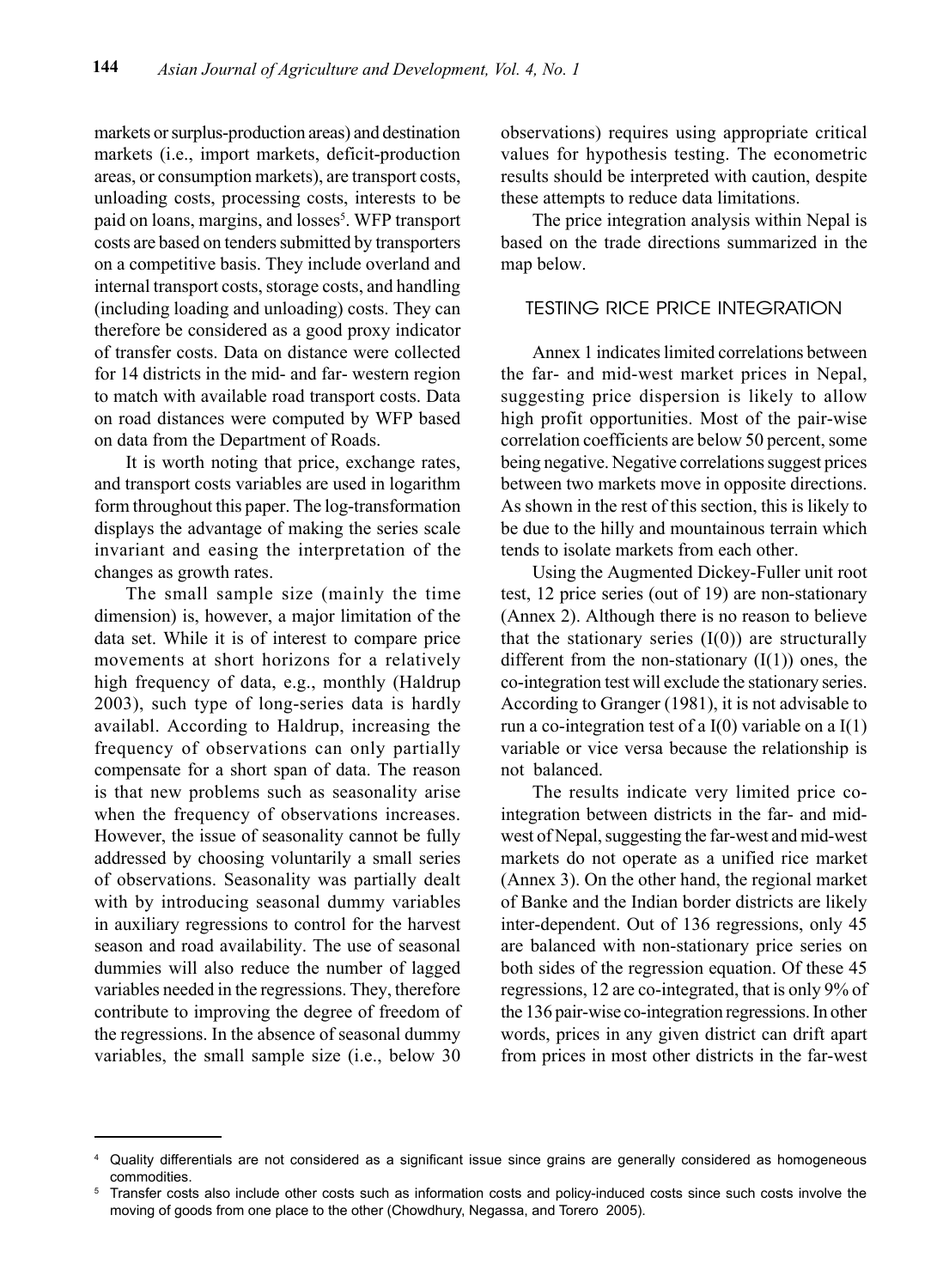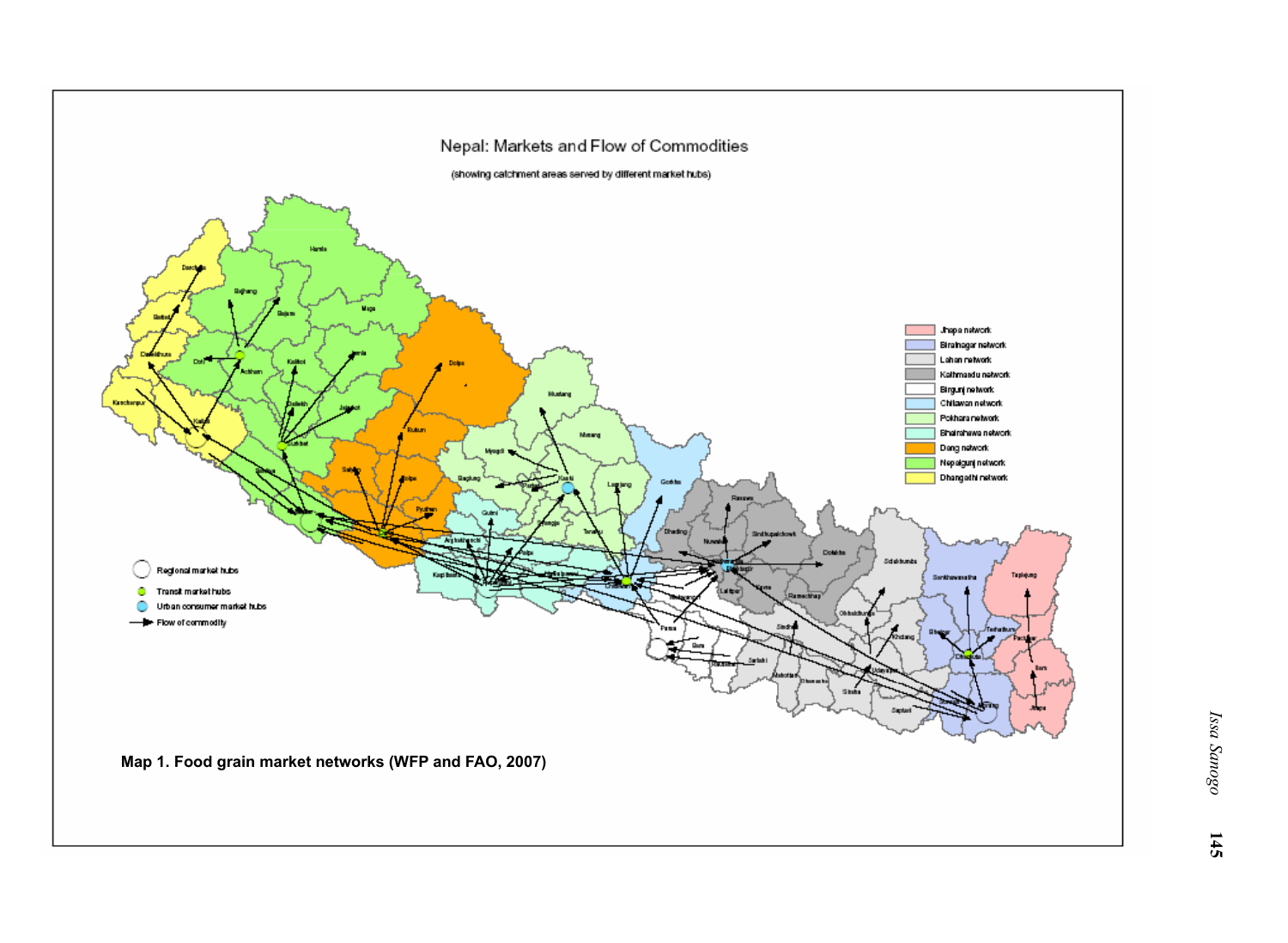and mid-west areas of Nepal. The limited number of co-integrated prices occurs mainly between the transit market price of Sanfebagar in Achham and its surrounding districts. The co-integration regression suggests there is no price co-integration between the regional market of Nepalgunj (Banke) and the transit markets of Surkhet and Achham. In the meantime, the rice price in Banke is likely co-integrated with the prices in the Indian border districts of Rupedia and Jogbani, as suggested by the price patterns (Figure 1). The co-integrating parameters and the adjustment parameters are statistically significant for both Rupedia and Jogbani, suggesting that the rice price in Banke is more likely to adjust significantly to price changes in the Indian border market prices of Rupedia and Jogbani (Annex 3).

In order to assess whether price movements follow well-defined patterns, from production/ supply centers to consumption/demand centers, a Granger causality test between each pair of price series is applied using the Ravallion model (see Box 2). Alternatively, an error correction model is estimated on each co-integrated pair of price series (Pi and Pj) (Table 1). The first difference of Pi is Granger-caused by the first difference of Pj in the error correction model if the coefficient of the latter is statistically significant.

The estimations suggest a lack of clear pattern of the impact of price shocks as there are very few price series that Granger-cause each other. Granger-causality is statistically significant for only 4 regressions out of 28.

The results suggest that markets close by are more likely to Granger-cause each other. The rice price in Bajhang is Granger-caused by the price series in the neighboring districts of Bajura and Darchula. The price series in Banke (Nepalgunj) is Granger-caused by the price series in Rupedia, the adjoining Indian border district. In the meantime, the price series in Banke Granger-cause price series in Jogbani (India). These results suggest two-way trade flows between Banke, Rupedia and Jogbani. Actually, Banke (Nepalgunj) is one of the four major customs points (i.e., along with Biratnagar, Birgunj, and Bhairahawa) where most of the formal importation of rice and paddy into Nepal takes place. Over 90 percent of all rice imports through



Fig. 1. Monthly price patterns of rice between Nepali/Indian border districts (Jan. 2001-Dec. 2004).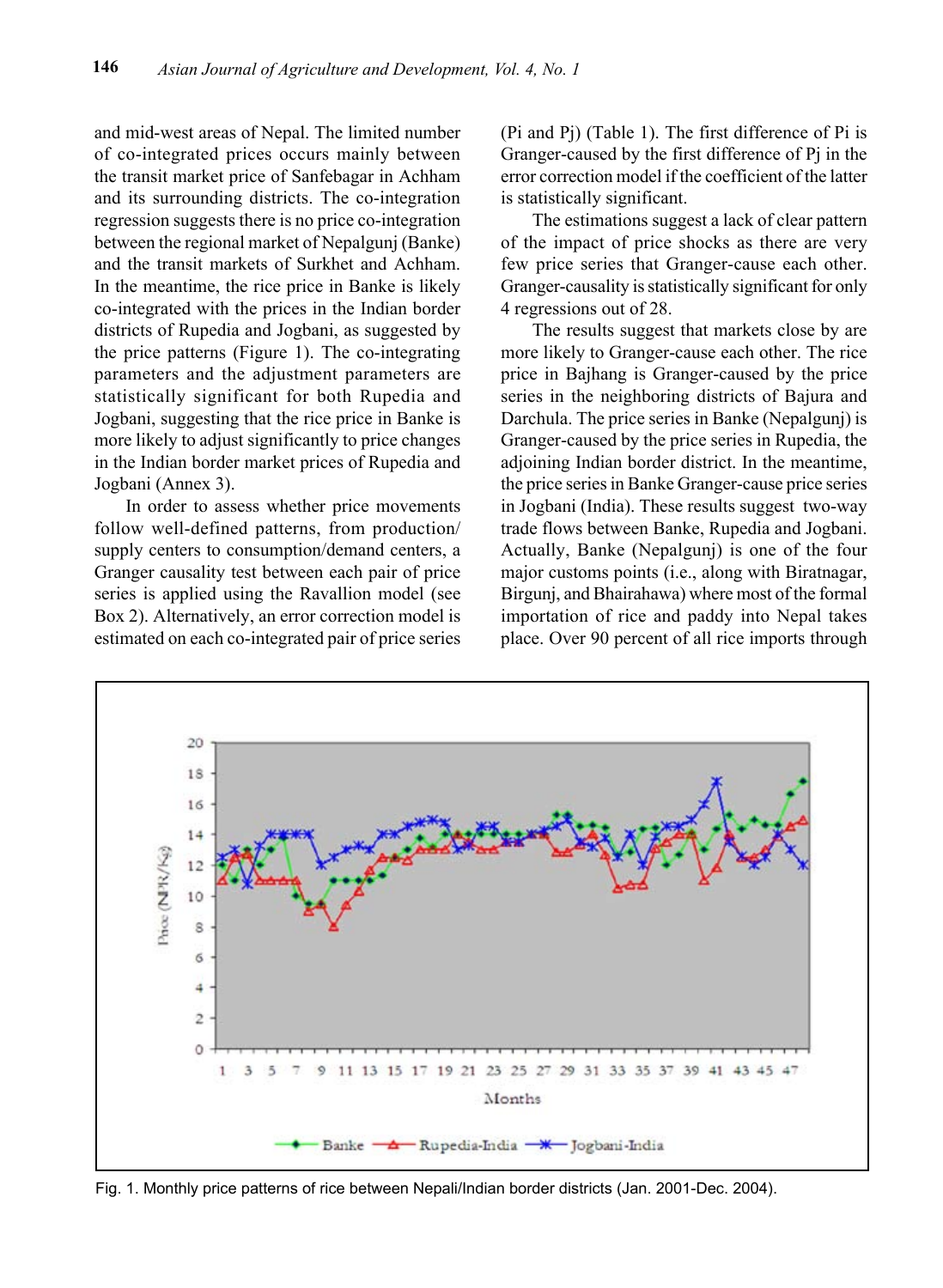#### **Box 2: Formulation of the spatial market integration model.**

As summarized by Sadoulet and de Janvry (1997), the basic model of Ravallion (1986) consists in taking into account the structure of price determination across markets. This model considers a radial distribution of markets where one central market (r) is related to n feeder markets not directly related to each other.

(1)  $Pr = Pr(P1, ..., Pn, Xr)$  central market price,

(2)  $Pi = Pi$  (Pr, Xi),  $i = 1,...,n$  feeder market prices,

where the X are market-specific seasonal and exogenous variables which affect price formation. For estimation purposes, the dynamic structure of the feeder market price equations is specified as a function of past prices with a general structure of l lags as follows:

(3) Pit =  $\sum \alpha i$ jPi,t-j +  $\sum \beta i$ jPr,t-j + yiXit + eit, i= 1,...,n. In first sum, j = 1,...,l. In the second sum, j = 0,...,l

Estimation of this equation, typically with monthly price quotations, can be used to test the following hypotheses about market integration:

Segmentation of market i: present and past central market prices do not influence the ith local market. [note: pls correct typo errors in the preceding line) In this case:  $β$ ij = 0, j = 1,...,l.

Short-term market integration: a price increase in the central market is fully and immediately passed on the ith market without lagged effects. In this case,  $βi0 = 1$ ,  $βij = αij = 0$ ,  $j = 1,...,l$ .

Long-run market integration: under long-run equilibrium, a permanent price change in the central market is fully passed over time to the feeder markets, but potentially through lagged effects. The test of long-run market integration consists of testing:  $\sum$ αij +  $\sum$ βij = 1.

If the market structure is not one of radial central-feeder markets, but more generally of pair-wise interlinked markets, the test of integration is done by evaluating all pair -ise price relationships (i,j) in the spatial relations. Assuming there is only one lag, the feeder market price equations simplify to: [Note to Berns: Pls make sure the entire contents of the box is printed; bottom part is missing] (4) Pit =  $\alpha$ iPi,t-1 +  $\beta$ i0Prt +  $\beta$ i1Pr,t-1 + γiXit + eit,

which can be written in first differences as:

(5) ΔPit = (αi-1)(Pi,t-1 - Pr,t-1) + βi0ΔPrt + (αi + βi0 + βi1 -1)Pr,t-1 + γiXit + eit.

This relates the change in local price to past spatial price differentials, the current change in central market price, and market-specific exogenous variables. Since there is less multicollinearity in this first difference equation (5) than in the price equation (4), it is this equation that is estimated. The tests of market integration are then:

Market segmentation:  $βi0 = βi1 = 0$ . Short-run market integration:  $βi0 = 1$ ,  $βi1 = αi = 0$ . Long-run market integration:  $αi + βi0 + βi1 - 1 = 0$ .

There is a simultaneity problem in the estimation of the ΔPit equation (5) since ΔPrt is by definition endogenous as it is related to price formation in the local markets. Ravallion thus uses an instrumental variable approach to predict ΔPrt in a two-stage least squares (TSLS) estimation.

Source: Sadoulet E. and A. de Janvry (1997): Quantitative Development Policy Analysis, The Johns Hopkins University Press, Baltimore and London, 127-129.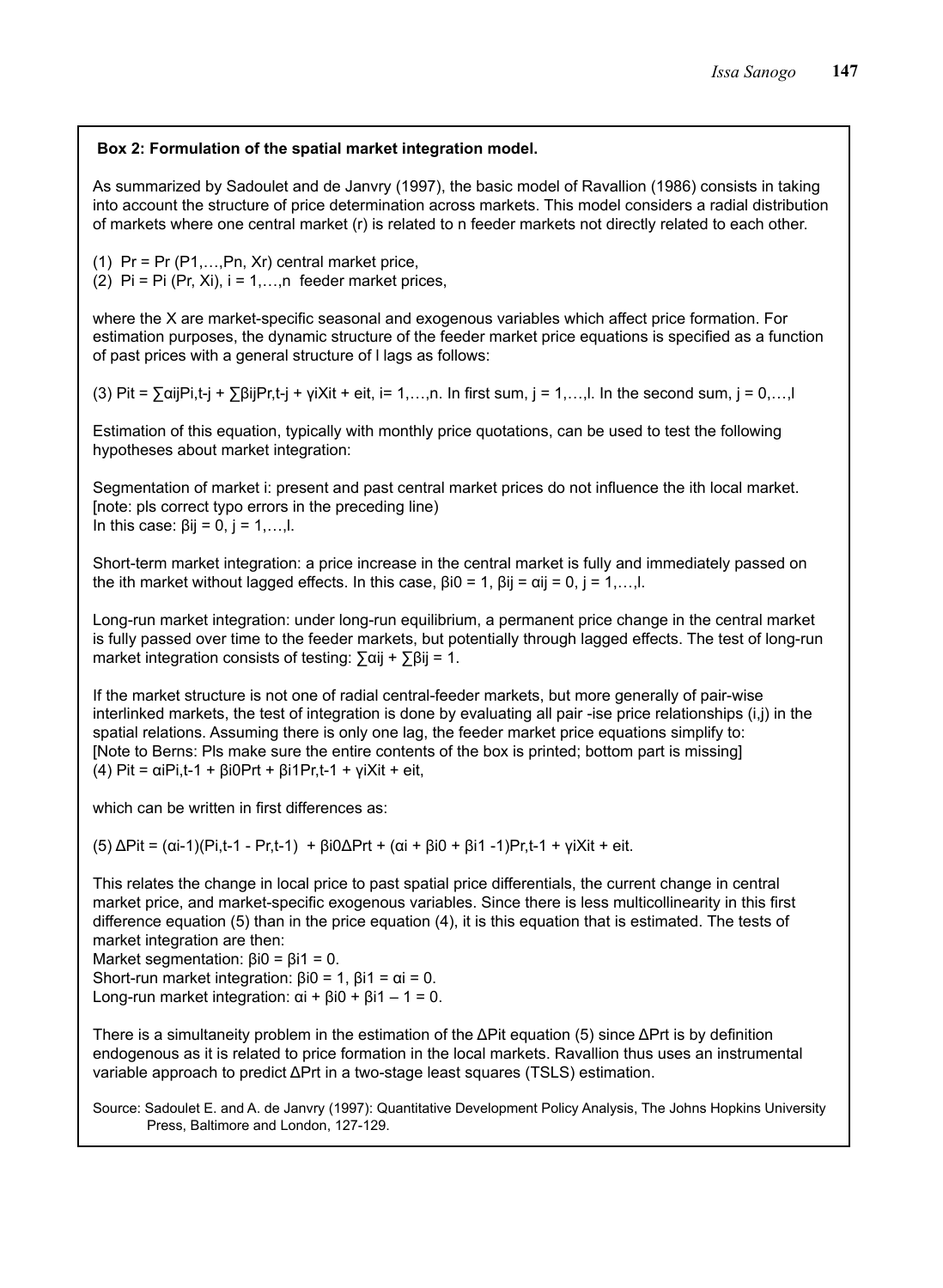| Dependent Variable | Estimators         |                    |                  |                                |               |             |          |  |  |  |
|--------------------|--------------------|--------------------|------------------|--------------------------------|---------------|-------------|----------|--|--|--|
| $DP_{i+1}$         | c                  | $P_{i, j-1}$       | $DP_{i,p+1}$     | $\texttt{DP}_{\cup\texttt{S}}$ | $DP_{\geq 1}$ | $DP_{1,22}$ | R-Square |  |  |  |
| Achham             | $-0.008$           | $-1.063***$        | 0.004            |                                | $-0.393$      |             | 0.57     |  |  |  |
| Bajhang            | $-0.022$           | 0.403              | $-0.367$         |                                | $-0.015$      |             | 0.48     |  |  |  |
| Achham             | $-0.003$           | $-0.740.$          | $-0.03$          | 0.163                          | 0.897         | 0.294       | 0.43     |  |  |  |
| Dadeldhura         | 0.007              | $-0.327$           | $-0.092$         | $-0.052$                       | 0.513         | 0.135       | 0.50     |  |  |  |
| Achham             | $-0.006$           | $-0.799*$          | $-0.081$         |                                | 0.168         |             | 0.50     |  |  |  |
| Darchula           | $-0.011$           | 0.441              | 0.003            |                                | $-0.107$      |             | 0.24     |  |  |  |
| Bajhang            | $-0.025$           | $-0.222$           | $-0.446^{\circ}$ |                                | $-0.202***$   |             | 0.55     |  |  |  |
| Bajum              | $-0.005$           | $1.111**$          | $-0.131$         |                                | 0.372         |             | 0.57     |  |  |  |
| Bajhang            | $-0.017$           | $-0.190.$          | $-0.439*$        |                                | $-0.012$      |             | 0.48     |  |  |  |
| Dadeklhum          | 0.011              | $-0.296***$        | $-0.191$         |                                | 0.182         |             | 0.51     |  |  |  |
| Bajhang            | $-0.021$           | 0.492              | $-0.726**$       |                                | $-0.719***$   |             | 0.69     |  |  |  |
| Darchula           | 0.010              | $1.077$ mm $^{-1}$ | $-0.219$         |                                | $-0.263$      |             | 0.61     |  |  |  |
| Bajhang            | $-0.027$           | $-0.260$           | $-0.401$         |                                | $-0.268$      |             | 0.45     |  |  |  |
| Jumla              | $-0.007$           | 0.973***           | 0.215            |                                | $-0.057$      |             | 0.51     |  |  |  |
| Bajhang            | $-0.025$           | 0.050              | $-0.67***$       |                                | $-0.059$      |             | 0.47     |  |  |  |
| Rukum              | 0.002              | 0.570**            | 0.043            |                                | 0.209         |             | 0.52     |  |  |  |
| <b>Bajura</b>      | $-0.006$           | $-1.066$ week      | $-0.084$         |                                | 0.733         |             | 0.65     |  |  |  |
| Doti               | 0.023              | $-0.295$ *         | 0.235            |                                | 0.078         |             | 0.28     |  |  |  |
| Bajura             | $-0.001$           | $-1.013$           | $-0.012$         |                                | $-0.276$      |             | 0.59     |  |  |  |
| Surkhet            | $-0.017$           | 0.064              | $-0.461$         |                                | $-0.096$      |             | 0.43     |  |  |  |
| Doti               | 0.035 <sup>m</sup> | $-0.192***$        | $-0.101$         |                                | 0.062         |             | 0.56     |  |  |  |
| Rukum              | $-0.017$           | $-0.373$           | $-0.106$         |                                | 0.456         |             | 0.36     |  |  |  |
| Doti               | 0.004              | $-0.745***$        | 0.225            |                                | 0.715         |             | 0.48     |  |  |  |
| Surkhet            | $-0.020$           | $-0.170.$          | $-0.423$         |                                | 0.058         |             | 0.41     |  |  |  |
| Banke              | 0.008              | $-0.352**$         | 0.060            | $-0.114$                       | $-0.256$      | $-0.256*$   | 0.20     |  |  |  |
| Rupedia (India)    | 0.005              | $0.645***$         | 0.275            | 0.251                          | $-0.160.$     | $-0.220$    | 0.29     |  |  |  |
| Banke              | 0.009              | $-0.001$           | $-0.129$         | $-0.273$                       | 0.148         | 0.071       | 0.11     |  |  |  |
| Tog bani (India)   | 0.000              | $-0.044$ even.     | 0.131            | 0.156                          | 0.034.        | $0.329***$  | 0.44     |  |  |  |

Table 1. Error correction models: results of pair-wise price regressions.

(", (\*\*), (\*\*\*) are significance levels of 10%, 5% and 1%, respectively. N=18

Source: Author's estimates.

formal channels take place through these customs points<sup>6</sup>.

Unfortunately, there is no time series on trade flows and even when they are, such data are usually reported on an annual basis from official sources, hence making it difficult to compare with monthly price data. Caution is therefore required in the interpretation of the Granger-causality results. Another limitation of these results is due to the fact that regressions are carried out on small samples, making results sensitive to the number of distributed lags that are used.

An attempt to capture the impact of isolation on both the price correlation and the co-integration

suggests that poor road infrastructure may lead to high transaction costs, thereby making arbitrage unprofitable and isolating markets (Fafchamps and Gavian 1996). Both the price correlation and the cointegration coefficients (dependent variables) are regressed on road distance and a dummy variable which takes the value 1 when there is a motorable road and 0 otherwise. Road distances explain only 5% of the variance of the price correlation coefficient, suggesting additional determinants of the price correlation could be added to the regression. After controlling for heteroskedasticity, distance has a negative impact, though statistically insignificant, on the price correlation coefficient

<sup>6</sup> Unrecorded or informal trade is an important feature of Nepal's trade with India (Action Aid 2006). The open and porous border has paved the way for a huge amount of informal trading across the border. The extent of informal trading in agricultural produce is estimated to be much higher than that of formal trade. Informal trade towards Nepal from India is dominated by agricultural products, mainly food items.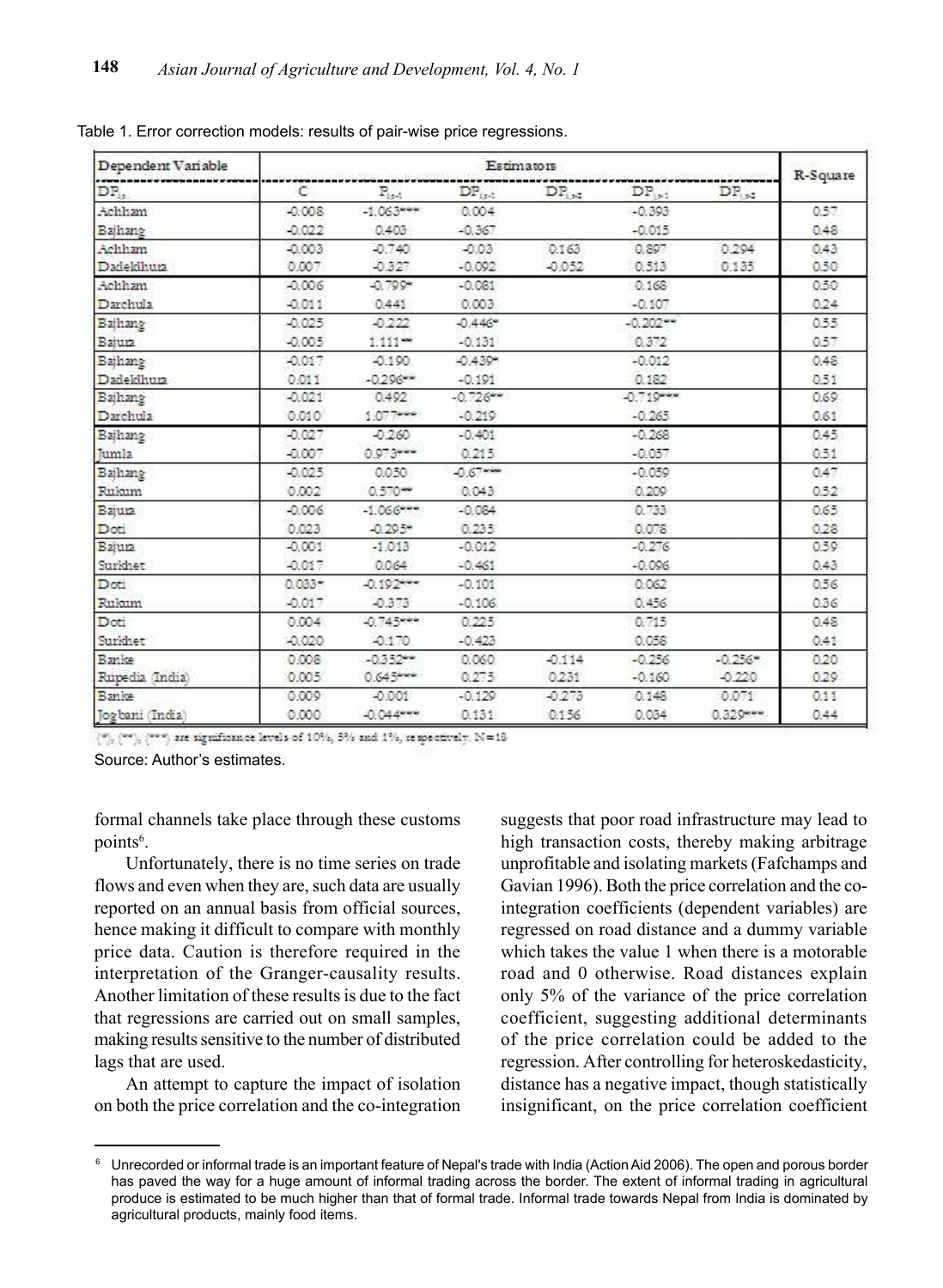$(Annex 4)$ . Using the co-integration coefficients. as dependent variables, the regression indicates that road distances and the dummy variable of motorable road availability explain about 52% of the co-integration statistic. After controlling for heteroskedasticity, the square distance has a negative but statistically insignificant impact, suggesting that beyond a threshold (maximum), distant markets are less likely to be co-integrated. The regression indicates also a positive and statistically significant impact of motorable road availability on the cointegration statistic, suggesting markets that are linked by motorable roads are more likely to be co-integrated (i.e., inter-dependent).

Tests of short- and medium-run price transmission processes indicate the Banke regional market (Nepalgunj) is likely integrated both in the short-and medium-run, with the Indian border markets of Rupedia and Jogbani (Table 2). Using the Ravallion model, a pair of equations is jointly estimated, using Three Stage Least Squares (TSLS), with one or two lags. Ravallion's model suggests adding control variables that can have a possible effect on price fluctuations. The exchange rate of the Nepali Rupee against the Indian Rupee is a major determinant of trade flows across the border

because the former is pegged to the latter. A dummy variable representing the period of rice harvest in Nepal is also added to capture the possible effect of the harvest on rice price fluctuations. The first test (i.e., the null hypothesis that markets are segmented) suggests price integration between Banke, Rupedia, and Jogbani. The second test (i.e., the null hypothesis that markets are jointly integrated in the short run) suggests short-run integration between Banke and Jogbani. The third test (i.e., the null hypothesis that markets are jointly integrated in the medium run) suggests medium-run integration, i.e. price movements tend to converge after a couple of month between Banke, Rupedia and Jogbani.

Overall, the results of the various estimations and tests conducted so far should be interpreted with caution as they reflect only co-movements in prices, not market efficiency which is part of the market integration analysis. The patterns of price co-movements are considered as a good indicator of market efficiency only if goods always flow in the same direction (Baulch 1997). With transportation and other transaction costs, flow reversals cause prices to switch between import (trade destination) and export (trade source) parity prices (Fafchamps

| $n=36$                  | Dependent Variable                                           | Estimators |            |                                                                                                                |          |         |          |          |  |  |  |
|-------------------------|--------------------------------------------------------------|------------|------------|----------------------------------------------------------------------------------------------------------------|----------|---------|----------|----------|--|--|--|
|                         | $DP_{1t}$                                                    | $P_{i+1}$  | $P_{4+2}$  | $DP_{i+1}$                                                                                                     | Inforex. | harv.   |          | R-Square |  |  |  |
| Equation 1 <sup>3</sup> | Banke (Nepal)                                                | $-0.29*$   | $-0.23$    | $-0.16$                                                                                                        | 1.93     | 0.03    | 0.42     | 0.25     |  |  |  |
| Equation 2              | Rupedia (India)                                              | $-0.33***$ | $-0.35$ ** | $-0.03$                                                                                                        | 1.07     | 0.02    | $1.21**$ | 0.34     |  |  |  |
|                         |                                                              |            |            | Tests on Parameters                                                                                            |          |         |          |          |  |  |  |
|                         | Null Hypothesis                                              | Chi2       | Prob>Chi2  |                                                                                                                |          | Comment |          |          |  |  |  |
| Test 1                  | $x3 = 63 = 0$                                                | 1.89       | 0.389      | Segmentation rejected                                                                                          |          |         |          |          |  |  |  |
| Test 2                  |                                                              |            |            | First difference of prices in district j in period t dropped<br>Lack of lagged price transmission not rejected |          |         |          |          |  |  |  |
|                         | $\alpha1 = \alpha2 = \alpha3 = \beta1 = \beta2 = \beta3 = 0$ | 35.85      | 0.000      |                                                                                                                |          |         |          |          |  |  |  |
| Test 3                  | $\alpha1+\alpha2+\alpha3=61+62+63=1$                         | 137.19     | 0.000      | Me dum nun integration not rejected                                                                            |          |         |          |          |  |  |  |

Table 2. Short- and medium-run price integration: Ravallion Model Estimations and Tests.

| $n=46$                                 | Dependent Variable                                | Estimators         |                         |                                                |              |                  |                  |              |  |  |
|----------------------------------------|---------------------------------------------------|--------------------|-------------------------|------------------------------------------------|--------------|------------------|------------------|--------------|--|--|
|                                        | $DP_{11}$                                         | $DP_{11}$          | $P_{i+1}$               | $DP_{1.1}$                                     | Inforex.     | harv.            |                  | R-Square     |  |  |
| Equation 1 <sup>27</sup><br>Equation 2 | Banke (Nepal)<br>Jogbani (India)                  | $-0.32$<br>$-0.16$ | $-0.20*$<br>$-0.54$ *** | 0.01<br>0.02                                   | 0.32<br>0.27 | 0.04<br>$-0.005$ | 0.35<br>$1.28**$ | 0.15<br>0.28 |  |  |
|                                        |                                                   |                    |                         | Tests on Parameters                            |              |                  |                  |              |  |  |
|                                        | Null Hypothesis                                   | Chi2               | Prob>Chi2               |                                                |              | Comment          |                  |              |  |  |
| Test 1                                 | $x1 = 61 = x3 = 63 = 0$                           | 1.86               | 0.762                   | Segmentation rejected                          |              |                  |                  |              |  |  |
| Test 2                                 | $x1 = 61 = 1$                                     | 24.71              | 0.000                   | Short run integration not rejected             |              |                  |                  |              |  |  |
|                                        | $x2=x3=62=63=0$                                   | 11.95              | 0.018                   | Lack of lagged price transmission not rejected |              |                  |                  |              |  |  |
| Test 3                                 | $\alpha1+\alpha2+\alpha3= \beta1+\beta2+\beta3=1$ | 24.69              | 0.000                   | Medium nun integration not rejected            |              |                  |                  |              |  |  |

a/ a1, a2, a3 are the coefficients of the first three variables of equation 1

 $\beta$ 1,  $\beta$ 2 and  $\beta$ 3 are the coefficients of the first three variables of equation 2

 $(\%)$ ,  $(\%)$ ,  $(\%)$  significance levels of 10, 5 and 1 percent, respectively

Note: DPj,t = First difference (D) of prices (P) in district j in period t; Pi,t = Prices (P) in district i in period t; lnforex = Log-Foreign exchange Nepali/Indian Rupee; harv = dummy for rice harvest= 1 or 0 otherwise.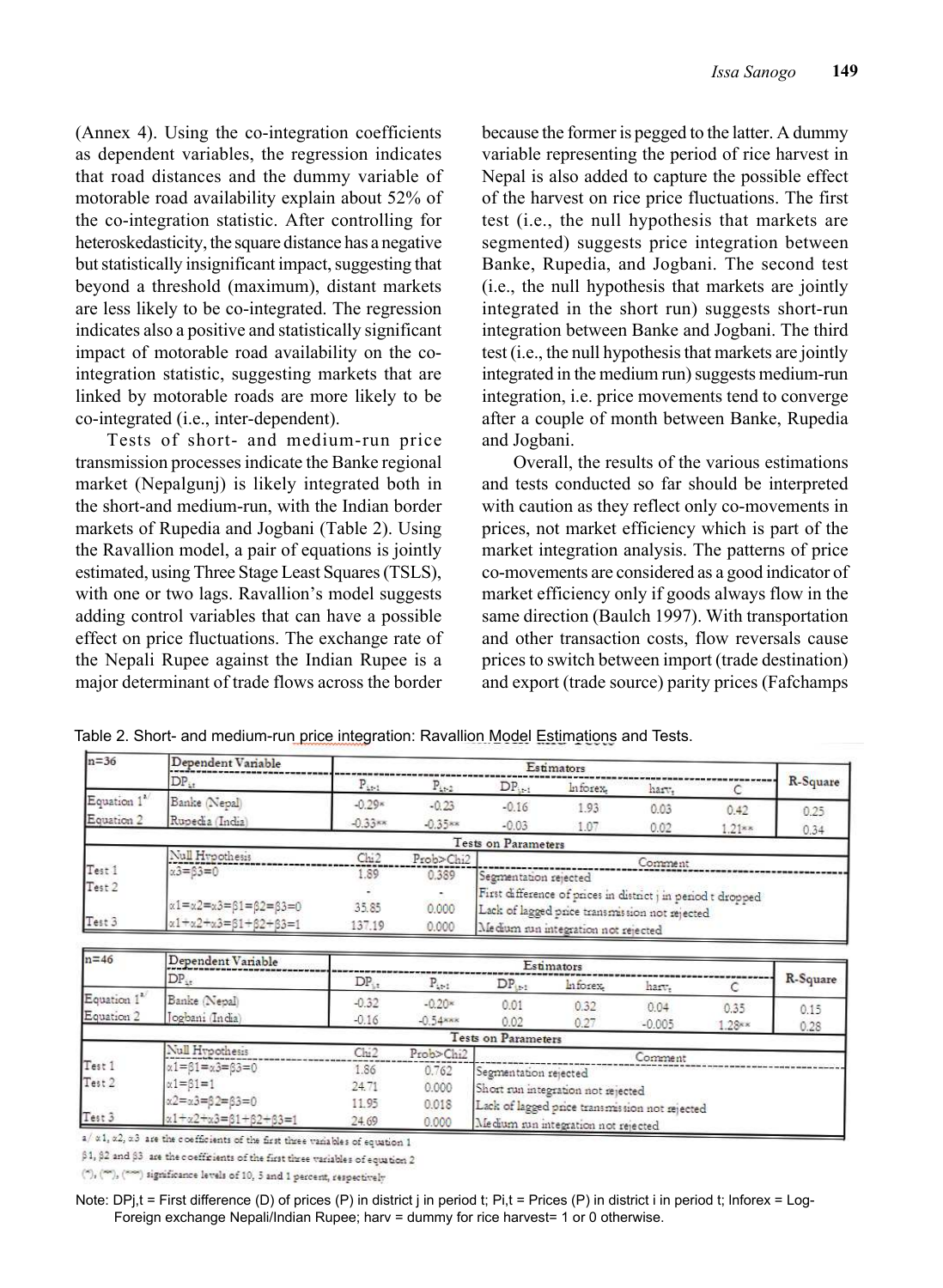and Gavian 1996). In the presence of transactions costs, standard tests of market integration may conclude erroneously that markets are unrelated.

## AN AttEMPt tO cAPtUrE **MARKET EFFICIENCY**

If markets are efficient and spatially integrated, price differentials across districts should reflect trade patterns: prices should increase as one moves away from supply/production centers due to increased distance and transport costs. To check whether this occurs, and assuming the regional market of Banke (Nepalgunj) is the source market, we compute the average price differentials and transport costs between Banke and the far- and mid-western districts, using sample averages.

The results summarized in Table 3 suggest there is a positive relationship between price differentials, road distances, and transport costs, though the correlation is low. There is a relatively high correlation (47%) between transport costs and motorable road distance. However, only one-third of the variance of the price is explained by transport costs, and the role of distance is even lower, accounting for only 10 percent of the variance of the price. Some high-price districts such as Jajarkot and Rukum are near the regional market of Banke and the transit market of Surkhet, as opposed to the low price district of Baitadi in the far-west. High price districts (Jajarkot and Rukum) are also right next to low-price districts (Salyan and Pyuthan), suggesting distance and road transport costs are not enough to explain price differentials in the far- and mid-west of Nepal.

The sample averages used in this section can only be considered as a proxy indicator to measure market efficiency, as they ignore seasonal and geographical patterns (such as the cropping patterns, weather conditions, the terrain, geographical location, and the long- standing conflict) which affect price differentials across districts.

To investigate further the issue of market efficiency, we examine the evolution of price differentials relative to transportation costs. According to Baulch (1997), two markets may be said to be spatially integrated if, when trade takes place between them, price in the importing market equals price in the exporting market plus the transportation and other transfer costs involved in moving food between them. Whenever the price differential between the two markets falls below the transfer costs, there is no incentive to trade and spatial arbitrage conditions can no more be considered as a key to traders' decision- making. When, on the other hand, the price differential exceeds transfer costs, there are likely impediments to trade, though trade may occur. In such a context, markets cannot be considered as integrated.

The results summarized in Table 4 provide additional indication that market inefficiencies are likely an issue in the mid- and far- west districts

Table 3. Comparison of price differentials with transport costs (averages).

|            |                 | Avg. Price Std Dev. Price | Avg. Transport | $(A)$ $(B)$    | Distance (km)         |
|------------|-----------------|---------------------------|----------------|----------------|-----------------------|
|            | Difference (A)  | Difference                | Cost (B)       |                |                       |
| A drham    | 3.52            | 1.08                      | 2.01           | 1.75           | millet<br>477         |
| Baitadi    | 1.14.           | 111                       | 2.13           | anco<br>0.53   | 2203<br>399           |
| Bajhang    | 5.61            | 150                       | $-2.44$        | $2 - 35$       | 745                   |
| Dadalahura | 0.61            | 0.00                      | 1.32           | 0.46           | 316                   |
| Darchula   | 5.01            | 138                       | 2.99           | 1.68           | 510                   |
| Doti       | $2.10 -$        | 1.68<br>- 92              | 1.72           | 1.22           | 577                   |
| Dailekh    | 3.54            | 110                       | 2.41           | 2.29           | $173\,$               |
| Tajark ot  | 9.55            | 131                       | 115            | 8.31           | 245                   |
| Rukum      | 7.73            | 3.05                      | 345            | 2.25           | 533                   |
| Sairan     | 1.98            | 139                       | 201            | 4,9500<br>0.99 | 303                   |
| Pruthas    | 1.66            | 1.66                      | 1.44           | 1.36           | 212                   |
|            | Price Transport |                           | Price Distance |                | Transport<br>Distance |
| Com Coef   | 0.33            |                           | 0.10           |                | 047                   |

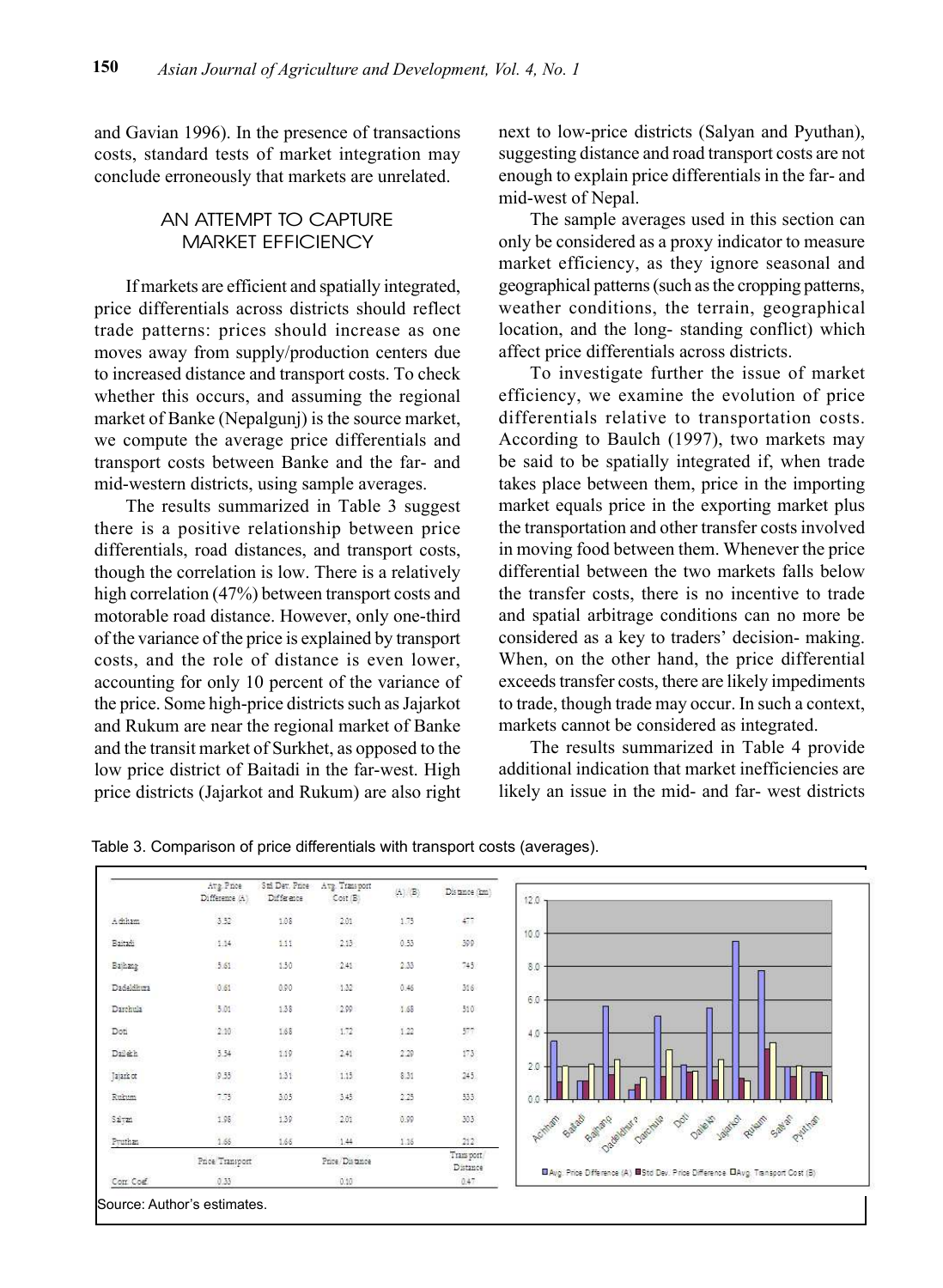of Nepal. In most of the cases, the monthly price differentials are higher than the transport costs between Banke and the inland districts, suggesting trade is likely occurring between markets despite impediments and lack of market integration. In addition to the negative impact of poor road infrastructure (shown in Section 4), trade impediments are likely due to the negative impact of the long-standing conflict on food trade in the mid- and far-western districts. A study conducted jointly by WFP and the Food and Agriculture Organization (FAO) concluded that market functioning has weakened in conflictaffected areas due to market shutdowns; the induced shortage of goods and services; the physical damage of goods and foodstuff incurred during transport on unsafe roadways; the obstruction of production, processing, transportation and trading of agricultural commodities; the damage to physical infrastructure; and the price instability due to taxation, donation and transport strikes, blockades and bandhs (WFP/FAO 2007).

Finally, the attempt to capture market efficiency remains limited by the lack of trade survey to support the empirical evidence. The high frequency of months in which price differentials are lower

than the transport costs in the cluster districts of Dadeldhura and Baitadi suggests that trade flows are likely limited between these districts and Banke, as they depend primarily on the regional market of Attaria/Dhangadhi, a major rice-growing area in the far-western region of Nepal. The interpretation of the relatively balanced number of months in which price differentials are higher or lower than transport costs— between the adjoining districts of Banke, Salyan and Pyuthan— would also require further research on potential trade reversals. Although the hypothesis of trade reversals can be put forward because these districts are located in the major agricultural area surrounding the district of Dang in the mid-west, any consistent conclusion can be drawn in the absence of a trader survey. The lack of such vital information constitutes therefore a limitation to this paper.

## cONcLUDINg rEMArKs AND POLIcY IMPLIcAtIONs

This paper has assessed the performance of the rice market in mid-west and far-west Nepal. The objective was to analyze how price transmission, across different locations, operates within this

|                  |                | Cases (out of 18 Obs.) Above |                | Cases (out of 18 obs.) Below |
|------------------|----------------|------------------------------|----------------|------------------------------|
|                  | Number         | $\frac{0}{0}$                | Number         | $\sqrt[0]{\mathfrak{0}}$     |
| Banke-Achham     | 17             | 94.4                         | $\mathbf{1}$   | 5.6                          |
| Banke-Baitadi    | $\overline{2}$ | 11.1                         | 16             | 88.9                         |
| Banke-Bajhang    | 18             | 100.0                        | $\overline{0}$ | 0.0                          |
| Banke-Dadeldhura |                | 38.9                         | 11             | 61.1                         |
| Banke-Darchula   | 17             | 94.4                         | $\mathbf{1}$   | 5.6                          |
| Banke-Doti       | 11             | 61.1                         |                | 38.9                         |
| Banke-Dailekh    | 18             | 100.0                        | $\overline{0}$ | 0.0                          |
| Banke-Jajarkot   | 18             | 100.0                        | $\theta$       | 0.0                          |
| Banke-Rukum      | 17             | 94.4                         |                | 5.6                          |
| Banke-Salvan     | 9              | 50.0                         | 9              | 50.0                         |
| Banke-Pyuthan    | 12             | 66.7                         | 6              | 33.3                         |
| Sum Cases        | 146            | 73.7                         | 52             | 26.3                         |

Table 4. Patterns of price differentials compared with transport costs (frequencies).

Note: Pls replace "Sum Cases" above with "Total No. of Cases" Source: Author's Estimates.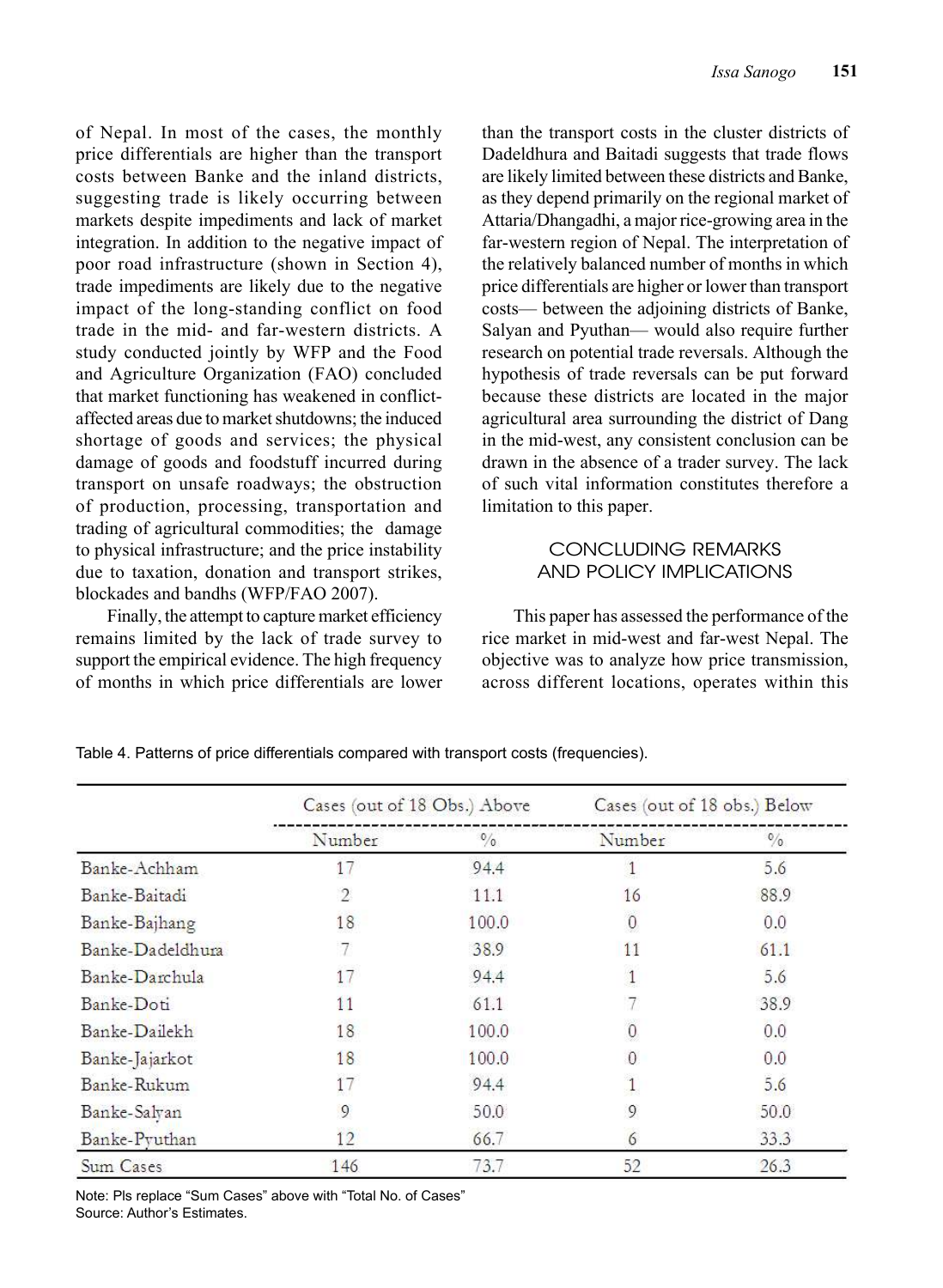region and the role played by the adjoining district markets of India in the rice supply. By examining the nature of relationships among different markets, the paper also aimed to improve the understanding of the rice market operation in a highly vulnerable region characterized by a difficult terrain, frequent droughts, and a long-lasting conflict. Such information could contribute to decision-making relative to the formulation of effective rice marketing policies.

Various empirical techniques, using econometric tests of price transmission across markets, were reviewed and used to assess the efficiency of the spatial integration of rice markets. To our knowledge, this is the first time that such an empirical analysis has been attempted for Nepal.

The results indicate that the rice markets in midwest and far west Nepal exhibit a limited degree of spatial integration with the regional market of Nepalgunj. In other words, price fluctuations are unlikely to spread from the source market of Nepalgunj (Banke) to distant markets of the farand mid-western districts. The results also show that price fluctuations are transmitted across the Indian-Nepali border between Banke and the Indian border districts of Rupedia and Jogbani, with some degree of short- and medium- run convergence. An attempt to capture the impact of isolation (through road distance and availability) on both the price correlation and the price convergence, suggests that poor road infrastructure is likely an underlying cause of high transaction costs, thereby making arbitrage unprofitable for traders and isolating markets. As backed by theory, there is a positive relationship between price differentials, road distances and transport costs, though it appears to be a weak correlation. This finding suggests the existence of market inefficiencies in the mid- and far-western districts of Nepal. However, these results should be interpreted cautiously as the time frame used in this paper was very short and similar follow-up studies are needed as the price data base builds up in WFP's food security monitoring system in Nepal. Detailed structure, conduct and performance market surveys could throw new light on market efficiency, especially on key factors determining traders' decision to move rice across districts. Such a study would be particularly relevant in the context of the ongoing peace building efforts.

Despite these limitations, there is one important

policy implication arising from the results, namely: any market intervention in isolated districts would have limited effects across the markets because of the lack of market integration. As a short-term measure, this result could justify government and humanitarian interventions in the far- and mid-west isolated districts to ensure that rice is available to households at a reasonable cost. However, the sustainability of such interventions in the long run is in question because of the high budget costs. Given the limited capacity of the government to supply food commodities to isolated markets at a subsidized cost, food aid plays a key role in the far- and mid-west districts both by providing food to households and building feeder roads.

In the long run, substantial investment in road infrastructure is required to improve the integration of markets. Market integration will play a crucial role in improving the food security situation of the mid- and far-western regions of Nepal which account for the highest number of cereal-deficit districts of the country. Price increases due to supply shortfalls in this region could be reduced by market integration which would therefore mitigate the negative effects on households' food access. Better road infrastructure, among other factors, could have positive effects on the food security situation of the mid- and far-western districts by improving the transport of food commodities from the regional market of Nepalgunj to food-deficit areas, at lower costs of access to markets, and with less delay.

#### **REFERENCES**

- Action Aid. 2006. Import Surge in Nepal, a Case Study of Rice. Katmandu.(April).
- ANZDEC. 2002. Nepal Agriculture Sector Performance Review. ADB TA No. 3536-NEP. Draft Final Report, Vol. 1: Main Text. ANZDEC Limited, New Zealand.
- Barrett, C.B. 2005. "Spatial Market Integration". The New Palgrave Dictionnary of Economics, 2nd Edition. London: Palgrave Macmillan. Forthcoming.
	- \_\_\_\_\_\_\_. 1996. "Market Analysis Methods: Are our Enriched Toolkits Well Suited to Enlivened Markets?" American Journal of Agricultural Economics,78: 825–829.
	- \_\_\_\_\_\_\_. 2001. "Measuring Integration and Efficiency in International Agricultural Markets". Review of Agricultural Economics, 23: 19–32.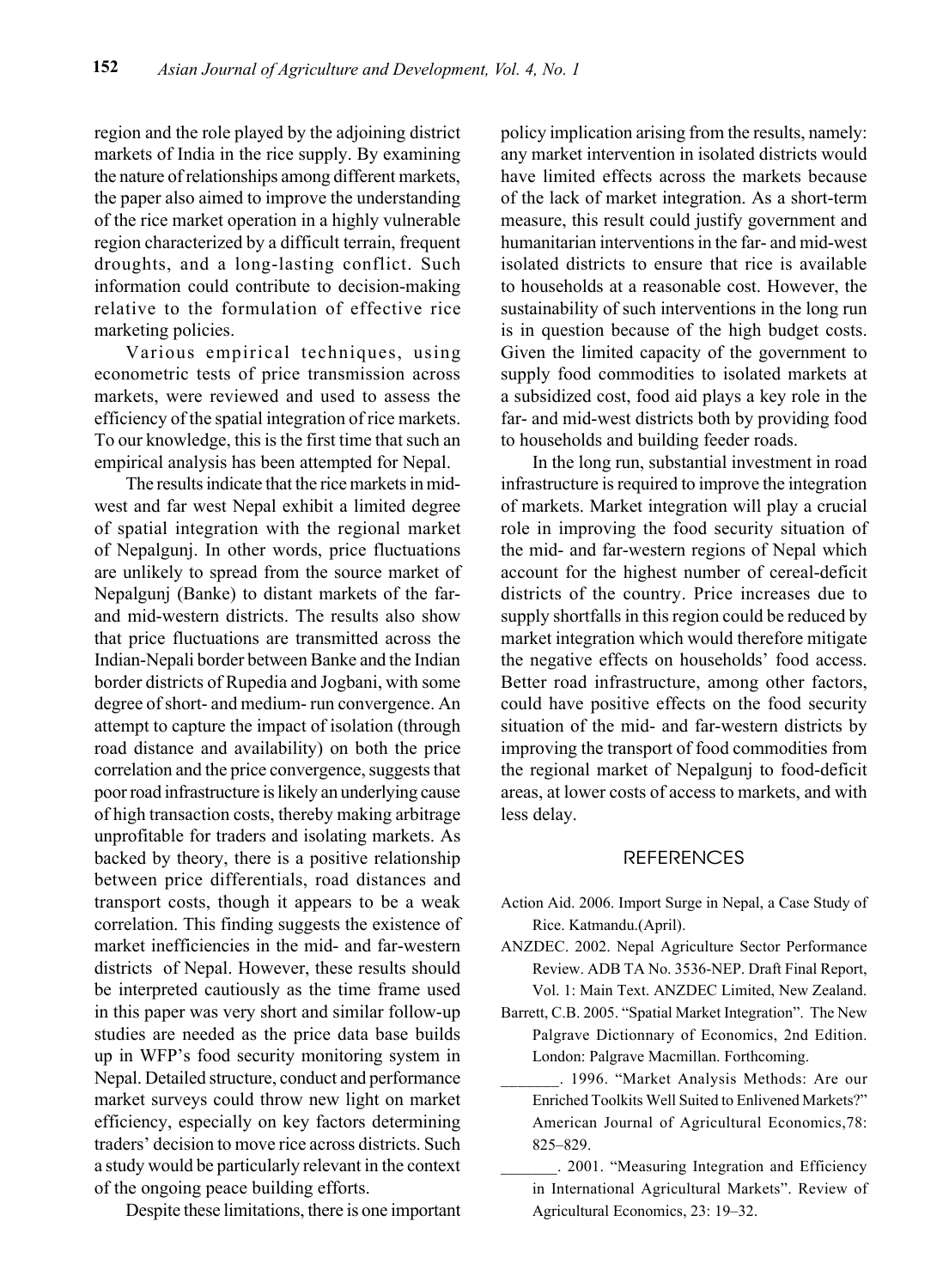- Barrett, C.B. and J. Li. 2002. "Distinguishing between Equilibrium and Integration in Spatial Price Analysis". American Journal of Agricultural Economics,.84: 292–307.
- Baulch, B. 1997. "Transfer Costs, Spatial Arbitrage, and Testing for Food Market Integration". American Journal of Agricultural Economics,79 (May): 477- 487.
- Pyakural B., Y.B. Thapa, and D. Roy. 2005. "Trade Liberalisation and Food Security in Nepal". Discussion paper No.88 (October). IFPRI, Market Trade and Institution Division.
- Blinder, A.S., E. Canetti, D. Lebow, and J. Rudo. 1998. Asking About Prices: A New Approach to Understanding Price Stickiness. New York: Russell Sage Foundation.
- Chapagain, D. 2000. "An Overview of Liberalization and its Effects on Agriculture and Poverty in Nepal". Do We Need Economic Reforms Phase II? Institute for Integrated Development Studies, Kathmandu.
- Chowdhury S., A. Negassa, and M. Torero. 2005. "Market Institutions: Enhancing the Value of Rural-Urban Links". Discussion paper No.89 (October). IFPRI, Market Trade and Institution Division.
- D'Angelo, J.E. and A. V. Cordano. 2005. "Market Integration for Agricultural Output Markets in Peru: The Role of Public Infrastructure". http://129.3.20.41/ eps/ urb/papers/0507/0507003.pdf (accessed July 1, 2007).
- Fackler, P. and B. Goodwin. 2002. "Spatial Price Analysis". In B. Gardner and G. Rausser, eds., Handbook of Agricultural Economics, vol. 1B. Amsterdam: Elsevier.
- Fafchamps, M. and S. Gavian. 1996. "The Spatial Integration of Livestock Markets in Niger". Journal of African Economies, 5: 366-405.
- Goletti, F., R. Ahmed, and N. Farid. 1995. "Structural Determinants of Market Integration: The Case of Rice Markets in Bangladesh". Developing Economies, 33: 185-202.
- Haldrup, N. 2003. "Empirical Analysis of Price Data in the Delineation of the Relevant Geographical Market in Competition Analysis". Working Paper No.2003-09. Department of Economics, University of Aarhus, Denmark.
- Ministry of Finance. 2005. Economic Survey. Kathmandu, Nepal.
- Rashid, S. 2004. "Spatial Integration of Maize Markets in post-Liberalized Uganda.". Discussion Paper No.71 (May). IFPRI, Market Trade and Institution Division.
- Ravallion, M. 1986. "Testing Market Integration". American Journal of Agricultural Economics, 68: 1 (February): 102-109.
- Sadoulet, E. and A. de Janvry. 1997. Quantitative Development Policy Analysis. Baltimore: Johns Hopkins University Press, and London.
- Sharma, S. 1994. "Economic Liberalization and Agricultural Development in Nepal Policy Analysis in Agriculture and Related Resource Management". Research Report Series No.26. Winrock International, HMG, MOA, Kathmandu.
- Upadhya, S. 2000. Farmers in Flux: A Participatory Study of Fertilizer Use in the Context of Economic Liberalization. Action Aid, Kathmandu.
- WFP/FAO. 2007. Food and Agricultural Markets in Nepal. Final Report, February. Katmandu.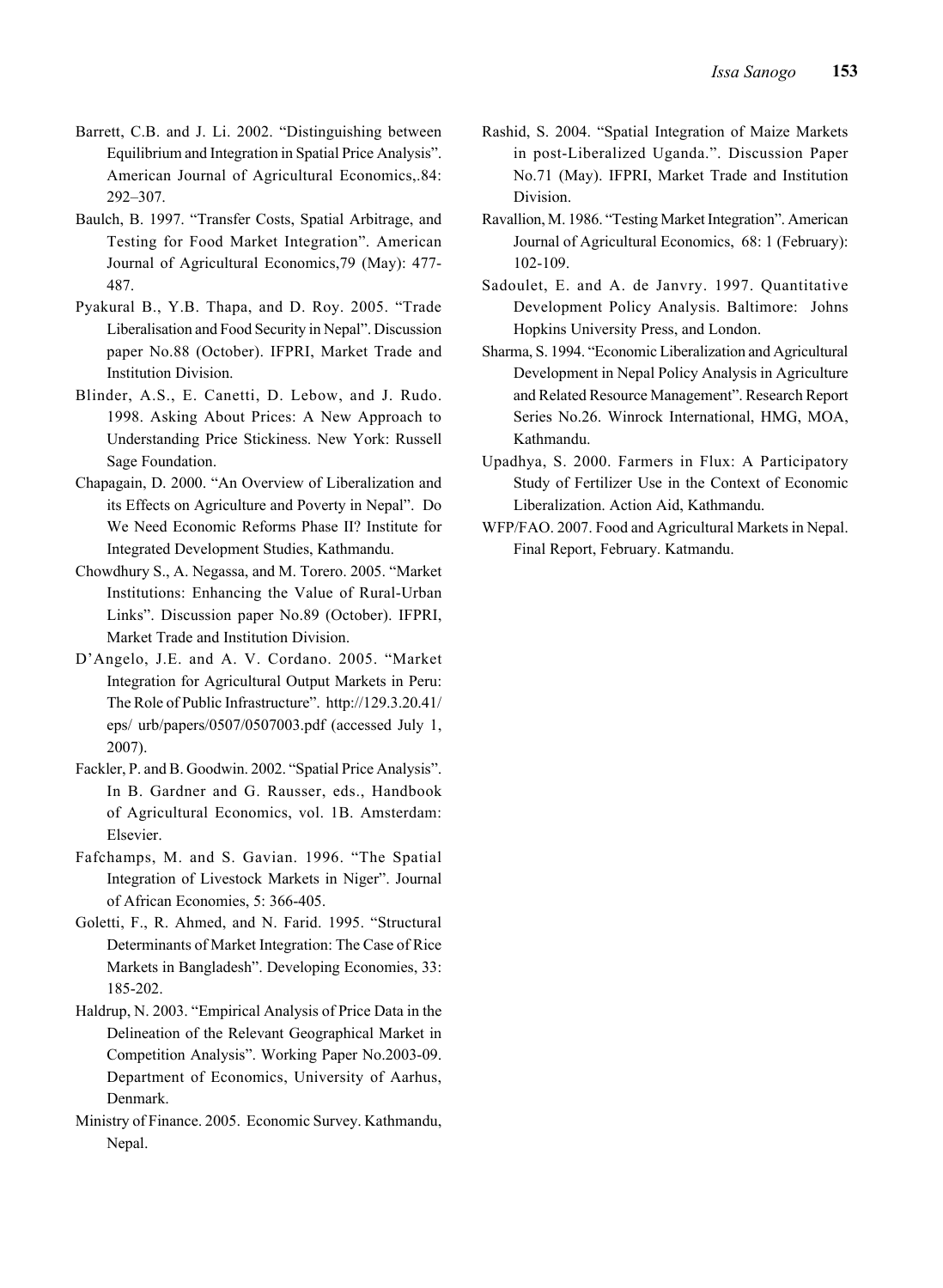Annex 1. Price correlation coefficients.

|            |         |         |         |         |         | Dadel-  |          |         |         |         |          |       |      |       |        |         |         |
|------------|---------|---------|---------|---------|---------|---------|----------|---------|---------|---------|----------|-------|------|-------|--------|---------|---------|
|            | Banke   | Achham  | Baitadi | Bajhang | Bajura  | dhura   | Darchula | Doti    | Dailekh | Dolpa   | Jajarkot | Jumla | Mugu | Rukum | Salvan | Surkhet | Pruthan |
| Banke      | 1.00    |         |         |         |         |         |          |         |         |         |          |       |      |       |        |         |         |
| Achham     | 0.23    | 1.00    |         |         |         |         |          |         |         |         |          |       |      |       |        |         |         |
| Baitadi    | $-0.13$ | 0.33    | 1.00    |         |         |         |          |         |         |         |          |       |      |       |        |         |         |
| Bajhang    | $-0.06$ | 0,49    | 0.14    | 1.00    |         |         |          |         |         |         |          |       |      |       |        |         |         |
| Bajura     | 0.32    | 0.36    | $-0.09$ | 0.33    | 1.00    |         |          |         |         |         |          |       |      |       |        |         |         |
| Dadeldhura | $-0.20$ | $-0.64$ | 0.09    | $-0.17$ | 0.05    | 1.00    |          |         |         |         |          |       |      |       |        |         |         |
| Darchula   | $-0.04$ | 0.52    | 0.00    | 0.77    | 0.71    | $-0.11$ | 1.00     |         |         |         |          |       |      |       |        |         |         |
| Doti       | 0.14    | $-0.22$ | 0.01    | $-0.72$ | $-0.30$ | 0.17    | $-0.68$  | 1.00    |         |         |          |       |      |       |        |         |         |
| Dailekh    | 0.17    | 0.33    | 0.41    | 0.36    | 0.25    | 0.31    | 0.35     | 0.06    | 1.00    |         |          |       |      |       |        |         |         |
| Dolpa      | 0.12    | 0.04    | $-0.46$ | 0.24    | 0.41    | $-0.07$ | 0.20     | $-0.19$ | $-0.20$ | 1.00    |          |       |      |       |        |         |         |
| Jajarkot   | 0.52    | 0.22    | $-0.16$ | 0.11    | 0.00    | $-0.17$ | 0.09     | 0.24    | 0.41    | 0.05    | 1.00     |       |      |       |        |         |         |
| Jumla      | $-0.07$ | 0.63    | 0.24    | 0.63    | 0.41    | $-0.21$ | 0.58     | $-0.25$ | 0.47    | 0.32    | 0.14     | 1.00  |      |       |        |         |         |
| Mugu       | 0.38    | 0.69    | 0.25    | 0.43    | 0.27    | $-0.24$ | 0.35     | $-0.04$ | 0.56    | 0.30    | 0.47     | 0.51  | 1.00 |       |        |         |         |
| Rukum      | $-0.38$ | 0.30    | 0.28    | 0.28    | 0.16    | 0.14    | 0.41     | $-0.14$ | 0.52    | 0.01    | $-0.09$  | 0.52  | 0.47 | 1.00  |        |         |         |
| Salvan     | $-0.01$ | 0.32    | 0.12    | 0.56    | 0.55    | 0.15    | 0.68     | $-0.32$ | 0.46    | 0.48    | 0.30     | 0.65  | 0.52 | 0.42  | 1.00   |         |         |
| Surkhet    | 0.01    | 0.27    | 0.06    | 0.70    | 0.51    | 0.06    | 0.82     | $-0.73$ | 0.29    | 0.05    | 0.09     | 0.32  | 0.24 | 0.26  | 0.53   | 1.00    |         |
| Pruthan    | $-0.11$ | 0.30    | 0.54    | 0.35    | 0.03    | 0.15    | 0.33     | $-0.01$ | 0.74    | $-0.15$ | 0.38     | 0.47  | 0.42 | 0.39  | 0.63   | 0.20    | 1.00    |

Annex 2. Price integration tests (augmented Dickey-Fuller unit root tests).

|                      | Order of    | Significance Level      |  |  |
|----------------------|-------------|-------------------------|--|--|
| Vanable Name         | Integration | $(^{\circ}\!/_{\circ})$ |  |  |
| Banke                | I(1)        | 5                       |  |  |
| Achham               | I(1)        | 5                       |  |  |
| Baitadi              | I(0)        | $\mathbf{1}$            |  |  |
| Bajhang              | I(1)        | 1                       |  |  |
| Bajura               | I(1)        | $\overline{1}$          |  |  |
| Dadeldhura           | I(1)        | $\,1$                   |  |  |
| Darchula             | I(1)        | $\mathbf{1}$            |  |  |
| Doti                 | I(1)        | 5                       |  |  |
| Dailekh              | I(0)        | 5                       |  |  |
| Dolpa                | I(0)        | 1                       |  |  |
| Jajarkot             | I(0)        | $\mathbf{1}$            |  |  |
| Jumla                | I(1)        | 5                       |  |  |
| Mugu                 | I(0)        | 10                      |  |  |
| Rukum                | I(1)        | $\overline{1}$          |  |  |
| Salyan               | I(0)        | 10                      |  |  |
| Surkhet              | I(1)        | 5                       |  |  |
| Pyuthan              | I(0)        | 5                       |  |  |
| Rupedia (India)      | I(1)        | $\,1\,$                 |  |  |
| Jogbani (India)      | I(1)        | 5                       |  |  |
| Log Foreign Exchange | I(1)        | 1                       |  |  |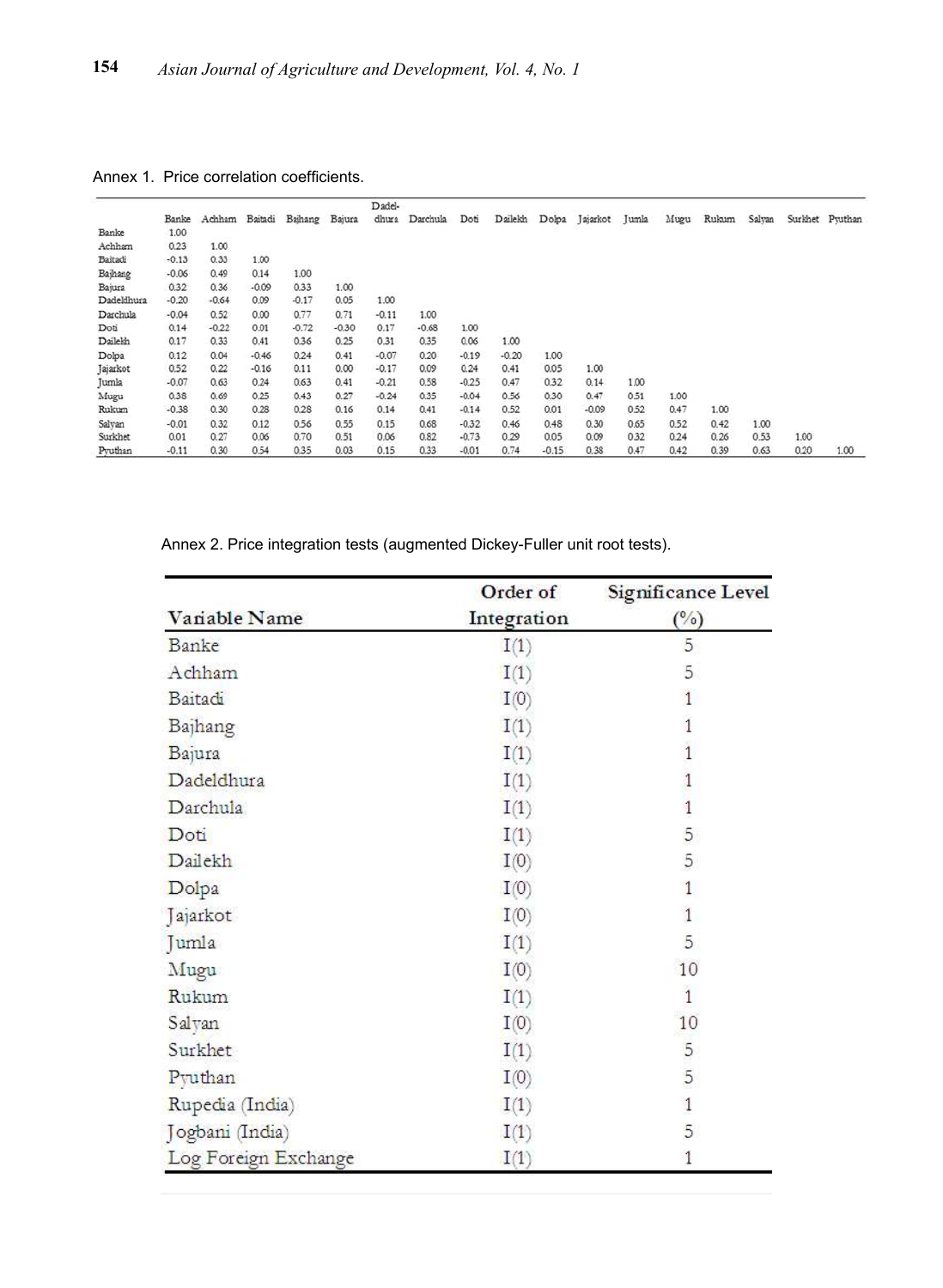| District 1 | District 2      | Lag<br>Order   | Cointegration<br>Rank | Cointegrating<br>Coefficient | Adjustment<br>Parameter <sup>a/</sup> |
|------------|-----------------|----------------|-----------------------|------------------------------|---------------------------------------|
| Banke      | Achham          | $\overline{2}$ | 0                     |                              |                                       |
| Banke      | Bajhang         | 1              | 0                     |                              |                                       |
| Banke      | Bajura          | 2              | 0                     |                              |                                       |
| Banke      | Dadeldhura      | 2              | 0                     |                              |                                       |
| Banke      | Darchula        | 1              | 0                     |                              |                                       |
| Banke      | Doti            | 1              | 0                     |                              |                                       |
| Banke      | Jumla           | 1              | 0                     |                              |                                       |
| Banke      | Rukum           | 3              | 0                     |                              |                                       |
| Banke      | Surkhet         | 2              | 0                     |                              |                                       |
| Achham     | Bajhang         | $\overline{2}$ | 1                     | $-0.8955$ (***)              | Achham: - 1.06 ***                    |
| Achham     | Bajura          | $\overline{2}$ | 0                     |                              |                                       |
| Achham     | Dadeldhura      | 3              | 1                     | $1.5391$ (***)               |                                       |
| Achham     | Darchula        | 1              | 1                     | $-0.7565$ (***)              | Achham: - 0.80***                     |
| Achham     | Doti            | 1              | 0                     |                              |                                       |
| Achham     | Jumla           | 2              | 0                     |                              |                                       |
| Achham     | Rukum           | 1              | 0                     |                              |                                       |
| Achham     | Surkhet         | 1              | 0                     |                              |                                       |
| Darchula   | Doti            | 1              | 0                     |                              |                                       |
| Darchula   | Jumla           | 1              | 0                     |                              |                                       |
| Darchula   | Rukum           | 1              | 0                     |                              |                                       |
| Darchula   | Surkhet         | 1              | 0                     |                              |                                       |
| Jumla      | Rukum           | 2              | 0                     |                              |                                       |
| Jumla      | Surkhet         | 1              | 0                     |                              |                                       |
| Jumla      | Surkhet         | 1              | 0                     |                              |                                       |
| Bajhang    | Bajura          | 1              | 1                     | $-0.6511$ (***)              |                                       |
| Bajhang    | Dadeldhura      | 1              | 1                     | $2.4345$ (**)                | Dadeldhura: -0.30*>                   |
| Bajhang    | Darchula        | 1              | Ĩ                     | $-0.9314$ (***)              |                                       |
| Bajhang    | Doti            | 1              | 0                     |                              |                                       |
| Bajhang    | Jumla           | 1              | 1                     | $-1.1482$ (***)              |                                       |
| Bajhang    | Rukum           | 1              | 1                     | $-1.6067$ (***)              |                                       |
| Bajhang    | Surkhet         | 1              | 0                     |                              |                                       |
| Bajura     | Dadeldhura      | $\overline{2}$ | 0                     |                              |                                       |
| Bajura     | Darchula        | 1              | $\theta$              |                              |                                       |
| Bajura     | Doti            | $\mathbf{1}$   | $\mathbf{1}$          | 0.9526 (***)                 | Bajura: -1.07***;<br>Doti: -0.29*     |
| Bajura     | Jumla           | 1              | 0                     |                              |                                       |
| Bajura     | Rukum           | 2              | 0                     |                              |                                       |
| Bajura     | Surkhet         | 1              | 1                     | $-1.5751$ (***)              | Bajura: - 1.01**                      |
| Dadeldhura | Darchula        | 1              | 0                     |                              |                                       |
| Dadeldhura | Doti            | 1              | 0                     |                              |                                       |
| Dadeldhura | Jumla           | $\overline{2}$ | 0                     |                              |                                       |
| Dadeldhura | Rukum           | 3              | 0                     |                              |                                       |
| Dadeldhura | Surkhet         | 1              | 0                     |                              |                                       |
| Doti       | Jumla           | 1              | 0                     |                              |                                       |
| Doti       | Rukum           | 1              | 1                     | $1.6432$ (***)               | Doti: -0.19***                        |
| Doti       | Surkhet         | 1              | 1                     | $1.6551$ (***)               | Doti: -0.74***                        |
| Rukum      | Surkhet         | 1              | 0                     |                              |                                       |
| Banke      | Rupedia (India) | $\overline{2}$ | 1                     | $-1.0948$ (***)              | Banke: -0.35**                        |
| Banke      | Jogbani (India) | $\overline{2}$ | 1                     | 15.7065 (***)                | Jogbani: -0.04***                     |

Annex 3. Pair wise (Johansen) cointegration tests.